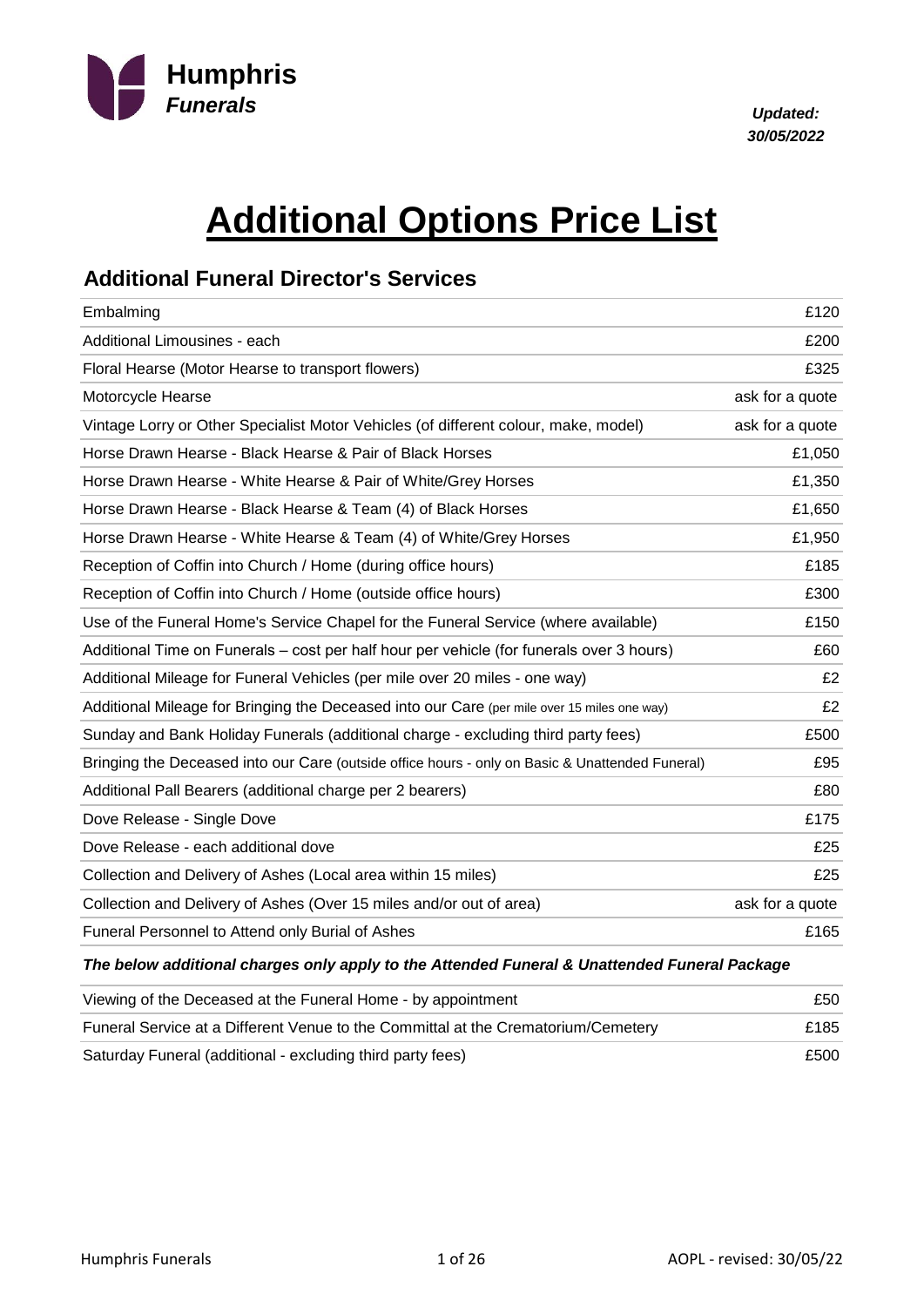### **International Repatriation - Funeral Director's Services**

| <b>Professional Services</b>                                                                 | £1,100 |
|----------------------------------------------------------------------------------------------|--------|
| Collecting and Transporting the Deceased                                                     | £275   |
| Care of the Deceased                                                                         | £400   |
| <b>Embalming for Repatriation</b>                                                            | £200   |
| Wrapping/Crating of the Coffin or Casket                                                     | £150   |
| Vehicle Charge (transfer to local airport within 20 miles)                                   | £250   |
| Zinc Lining of a coffin                                                                      | £350   |
| Zinc Lining of a coffin (with glass viewing panel)                                           | £400   |
| Hearse, Funeral Director and Staff for a Local Funeral Service (weekday - normal hours)      | £500   |
| Hearse, Funeral Director and Staff for a Local Funeral Service (weekday - evening)           | £600   |
| Hearse, Funeral Director and Staff for a Local Funeral Service (Saturday)                    | £750   |
| Hearse, Funeral Director and Staff for a Local Funeral Service (Sunday or Bank Holidays)     | £850   |
| Additional mileage for funeral vehicles (per mile over 15 miles)                             | £2     |
| Additional mileage (funeral vehicles or bringing the deceased into our care - over 15 miles) | £2     |
|                                                                                              |        |

### **Celebration of Life - Memorial Service**

| Celebration of Life Memorial Service Package (incl. VAT - excluding Disbursements) | £480     |
|------------------------------------------------------------------------------------|----------|
| Orders of Service (50 copies)                                                      | £120     |
| <b>Personalised Flowers</b>                                                        | from £40 |
| Canvas Print with a picture of your loved one (20" x 30")                          | £75      |
| Dove Release - single dove                                                         | £175     |
| Dove Release - each additional dove                                                | £25      |
| Memory Pins for guests (10 pins)                                                   | £25      |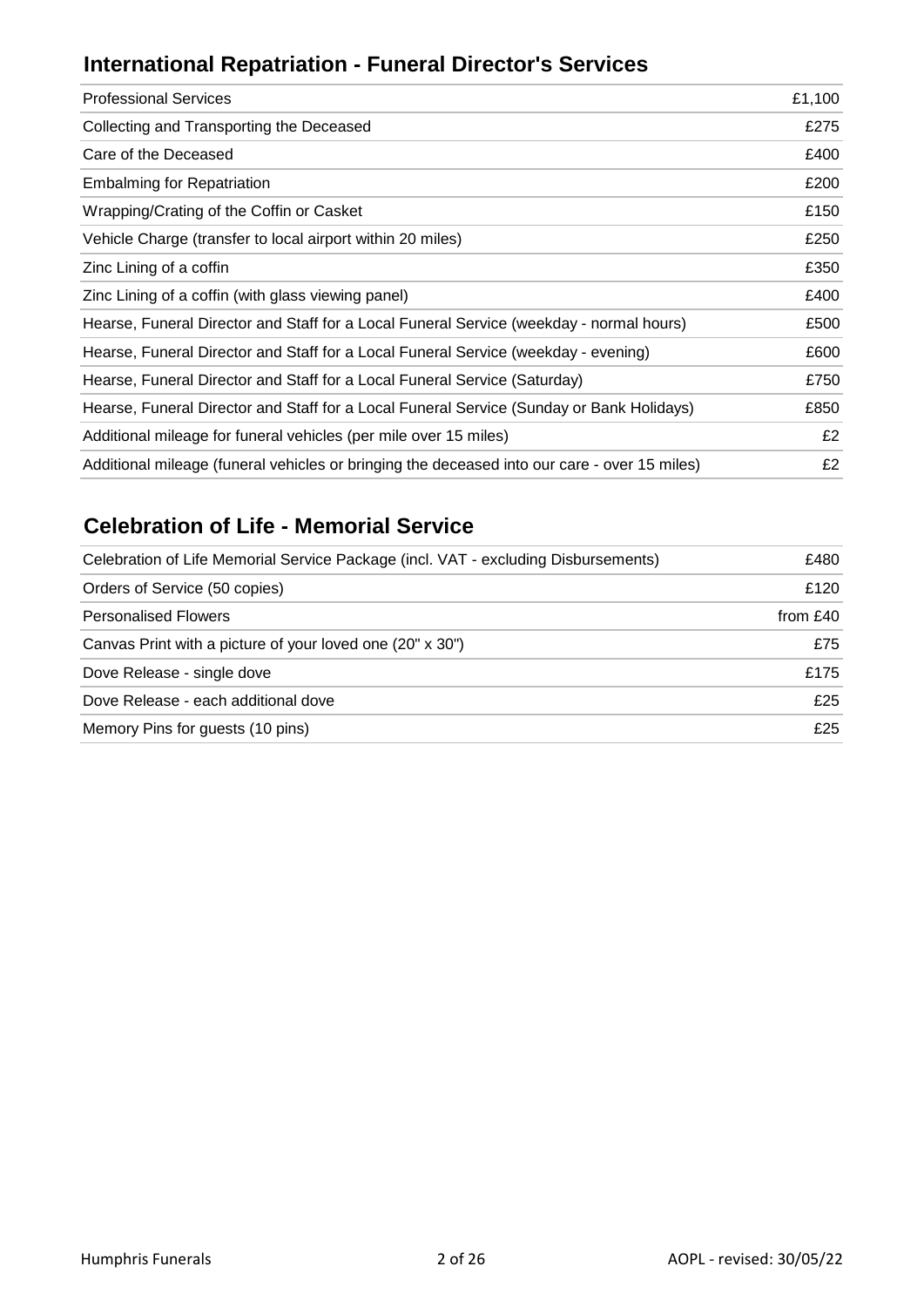### **Coffins & Caskets**

*\* indicates Limited Sizes Available*

| <b>Heartwood - Traditional Wooden Coffins</b>                                        |        |
|--------------------------------------------------------------------------------------|--------|
| Westminster - Solid Oak                                                              | £695   |
| Westminster - Solid Mahogany                                                         | £695   |
| Surrey - Solid Oak                                                                   | £675   |
| Surrey - Solid Mahogany                                                              | £675   |
| Selby - Solid Oak                                                                    | £600   |
| Selby - Solid Sapele                                                                 | £600   |
| Windsor - Classic Oak                                                                | £550   |
| Windsor - Classic Mahogany                                                           | £550   |
| Worcester - Oak Veneer                                                               | £425   |
| Worcester - Mahogany Veneer                                                          | £425   |
| Rochester - Oak Veneer                                                               | £350   |
| York - Oak Effect Foil Veneer                                                        | £275   |
| Oxford - White                                                                       | £500   |
| <b>Oxford - Contemporary Coloured Coffins</b>                                        | £550   |
| Buckingham - Solid Mahogany                                                          | £1,800 |
| Canterbury - Solid Oak                                                               | £1,750 |
| Royal - Solid White Walnut *                                                         | £2,500 |
| Equinox - Solid Ebiara Hardwood *                                                    | £2,000 |
| Imperial - Solid Larch Hardwood *                                                    | £1,300 |
| Vatican "Last Supper" - Solid Wood *                                                 | £1,300 |
| Turin "Last Supper" - Oak Veneer                                                     | £650   |
| Trinity Head of Mary - Solid Oak *                                                   | £1,650 |
| Trinity Head of Christ - Solid Oak *                                                 | £1,650 |
| Non-Spec Change to Coffin - spray white, change of handles, etc. (additional charge) | £100   |
| <b>Country Range Coffins &amp; Caskets</b>                                           |        |
| <b>English Willow - Personalised Wicker Coffins</b>                                  | £950   |
| Banana Leaf - Coffin Shape *                                                         | £825   |
| Banana Leaf - Casket Shape *                                                         | £825   |
| Water Hyacinth - Coffin *                                                            | £775   |
| Water Hyacinth - Half Round Square Casket *                                          | £775   |
| Premium Wicker Coffin - Golden or Grey *                                             | £750   |
| Premium Bamboo Coffin *                                                              | £550   |
| Swaledale Coffin - Natural or Limestone *                                            | £800   |
| Natural Seagrass Coffin *                                                            | £700   |
| Brighton - Solid Pine                                                                | £650   |
| Woodland Whitby - Oak-style Veneer                                                   | £500   |
| Cardboard Coffin *                                                                   | £400   |
| <b>Woodland Memorial Pack</b>                                                        | £80    |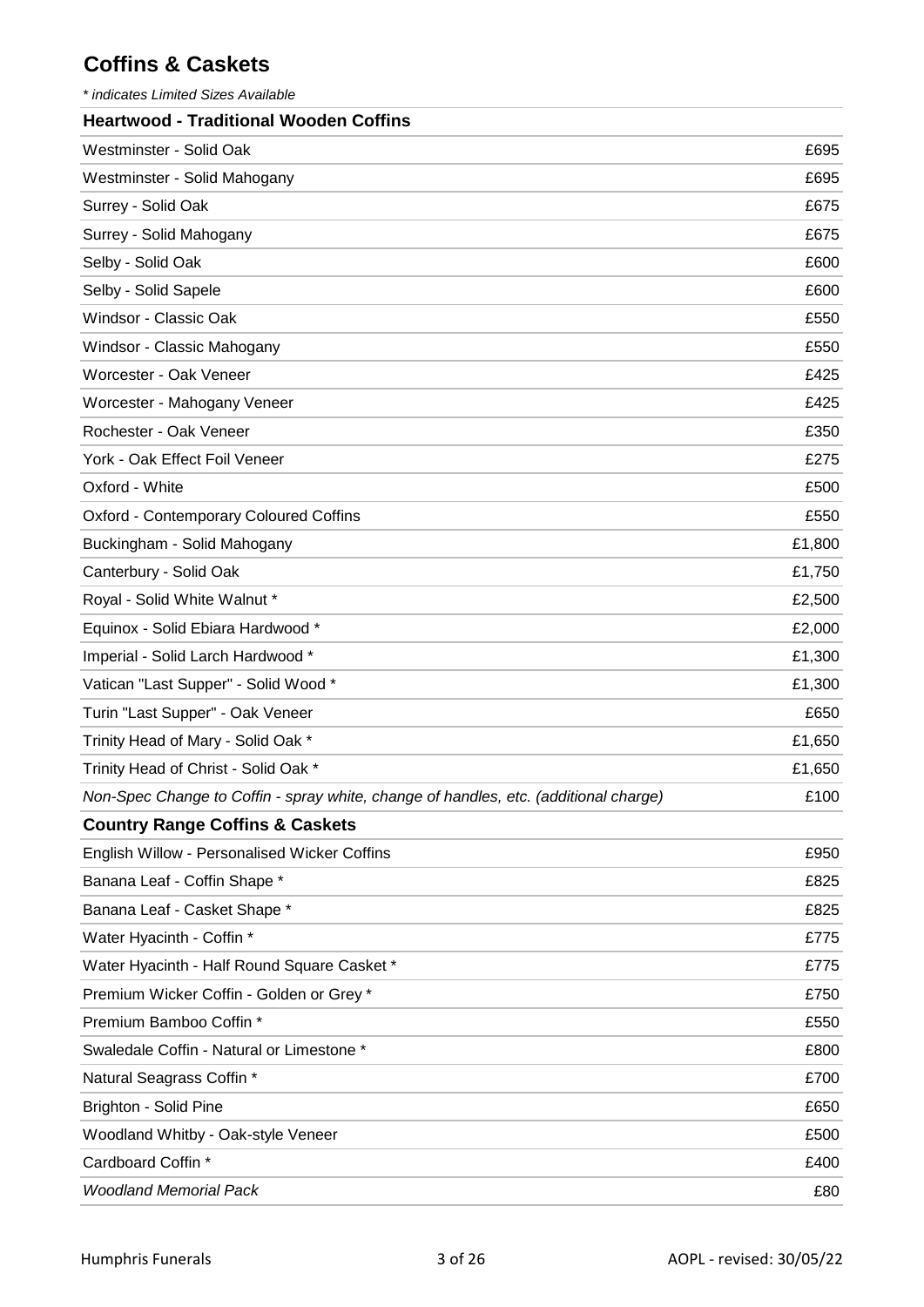#### **Guardian American-style Caskets**

| Senate - Solid Mahogany *                    | £4,100 |
|----------------------------------------------|--------|
| Viscount - Solid Mahogany *                  | £4,000 |
| Sandringham - Solid Cherry Wood *            | £3,600 |
| Winston - Cherry Wood Veneer *               | £2,900 |
| Belgrave - Burl Wood Veneer *                | £2,800 |
| Ambassador Cherry - Solid Cherry Wood *      | £2,750 |
| Tribute Hardwood - Solid Hardwood *          | £2,500 |
| Essence - Solid Alder Wood *                 | £2,400 |
| Harvest Oak - Solid Oak *                    | £2,300 |
| Passion of Christ (Wood) - Solid Paulownia * | £2,200 |
| Heritage - Solid Paulownia *                 | £2,100 |
| Heritage Plus - Solid Paulownia *            | £2,300 |
| Madison - Solid Paulownia *                  | £2,000 |
| Proventus Paulownia - Solid Paulownia *      | £1,950 |
| Stewart - Solid Paulownia *                  | £1,900 |
| Eurocraft - Solid Paulownia *                | £1,850 |
| Virginia - Solid Paulownia *                 | £1,800 |
| Wellington - Solid Paulownia *               | £1,700 |
| Classic Copper Solid Copper *                | £5,500 |
| Paragon Gold - Solid Bronze *                | £5,300 |
| Blue Rise - Stainless Steel *                | £2,800 |
| Passion of Christ (Metal) - 18 gauge Steel * | £2,400 |
| Coral Jewel - 18 gauge Steel *               | £2,200 |
| Indigo - 18 gauge Steel *                    | £2,100 |
| Churchill - 18 gauge Steel *                 | £2,000 |
| Stella Quartz - 18 gauge Steel *             | £1,900 |
| Devotion - 18 gauge Steel *                  | £1,800 |
| Nightfall Silver - 18 gauge Steel *          | £1,750 |
| Sunstone - 18 gauge Steel *                  | £1,700 |
| Topaz - 18 gauge Steel *                     | £1,650 |
| Dynasty - 18 gauge Steel *                   | £1,600 |
| Eternal Rose - 18 gauge Steel *              | £1,550 |
| Mercedes - 18 gauge Steel *                  | £1,500 |
| Apollo Silver - 18 gauge Steel *             | £1,400 |
| Apollo White - 18 gauge Steel *              | £1,400 |
| Neptune Orchid - 20 gauge Steel *            | £1,300 |
| Neptune Blue - 20 gauge Steel *              | £1,300 |
| Neptune White - 20 gauge Steel *             | £1,300 |
| Neptune Silver - 20 gauge Steel *            | £1,300 |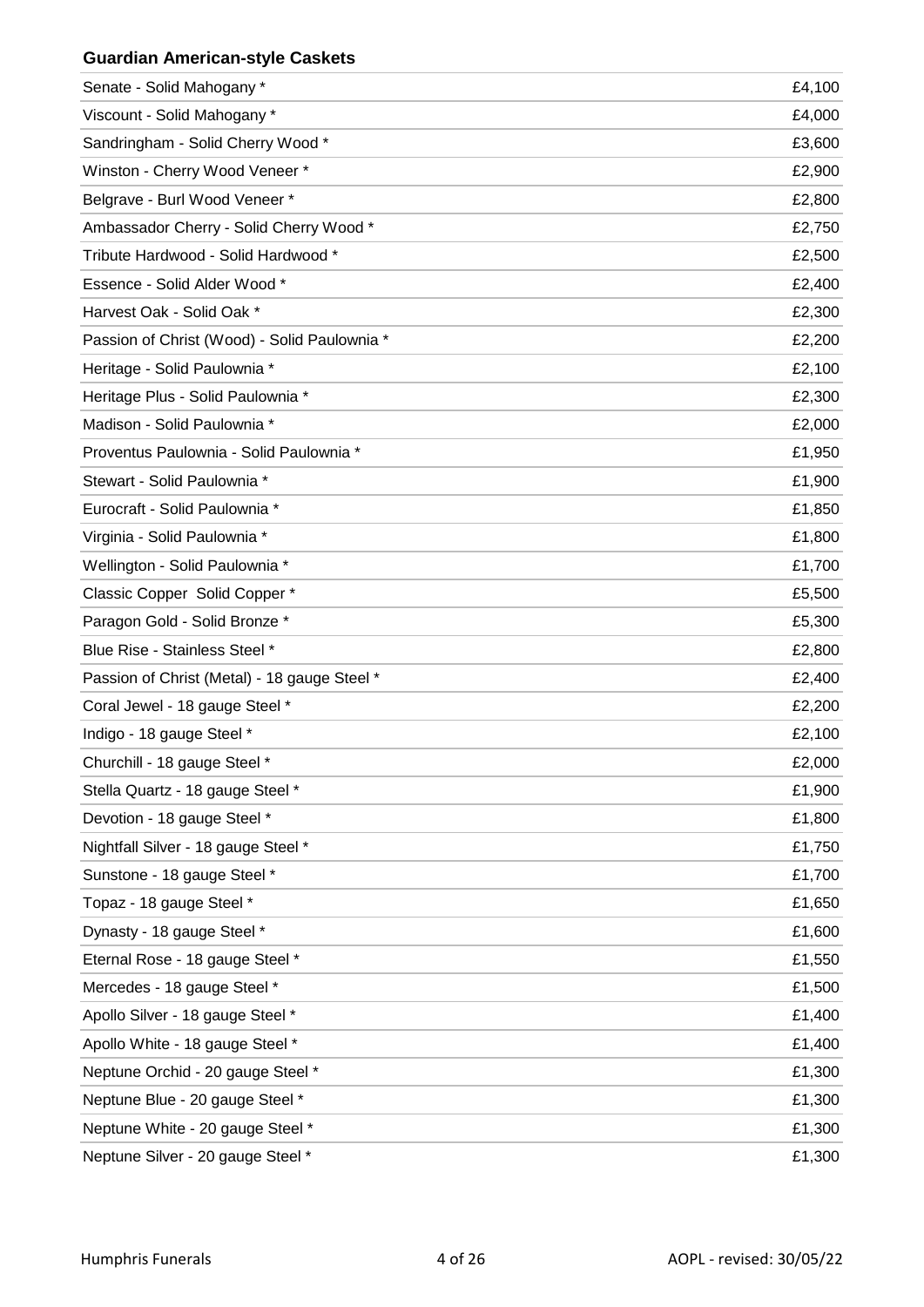#### **Reflections Personalised Picture Coffins**

| Reflections Coffin                    | £750 |
|---------------------------------------|------|
| Pathway Coffin                        | £900 |
| Printed Interiors (additional charge) | £200 |
| <b>Reflections Casket</b>             | £750 |

#### **Temporary Wooden Grave Crosses and Grave Markers**

| Large Grave Cross - Oak or Mahogany (4' 6") | £110 |
|---------------------------------------------|------|
| Small Grave Cross - Oak or Mahogany (3' 6") | £80  |
| Temporary Grave Marker - Oak or Mahogany    | £90  |
| Small Grave Marker - Oak or Mahogany        | £70  |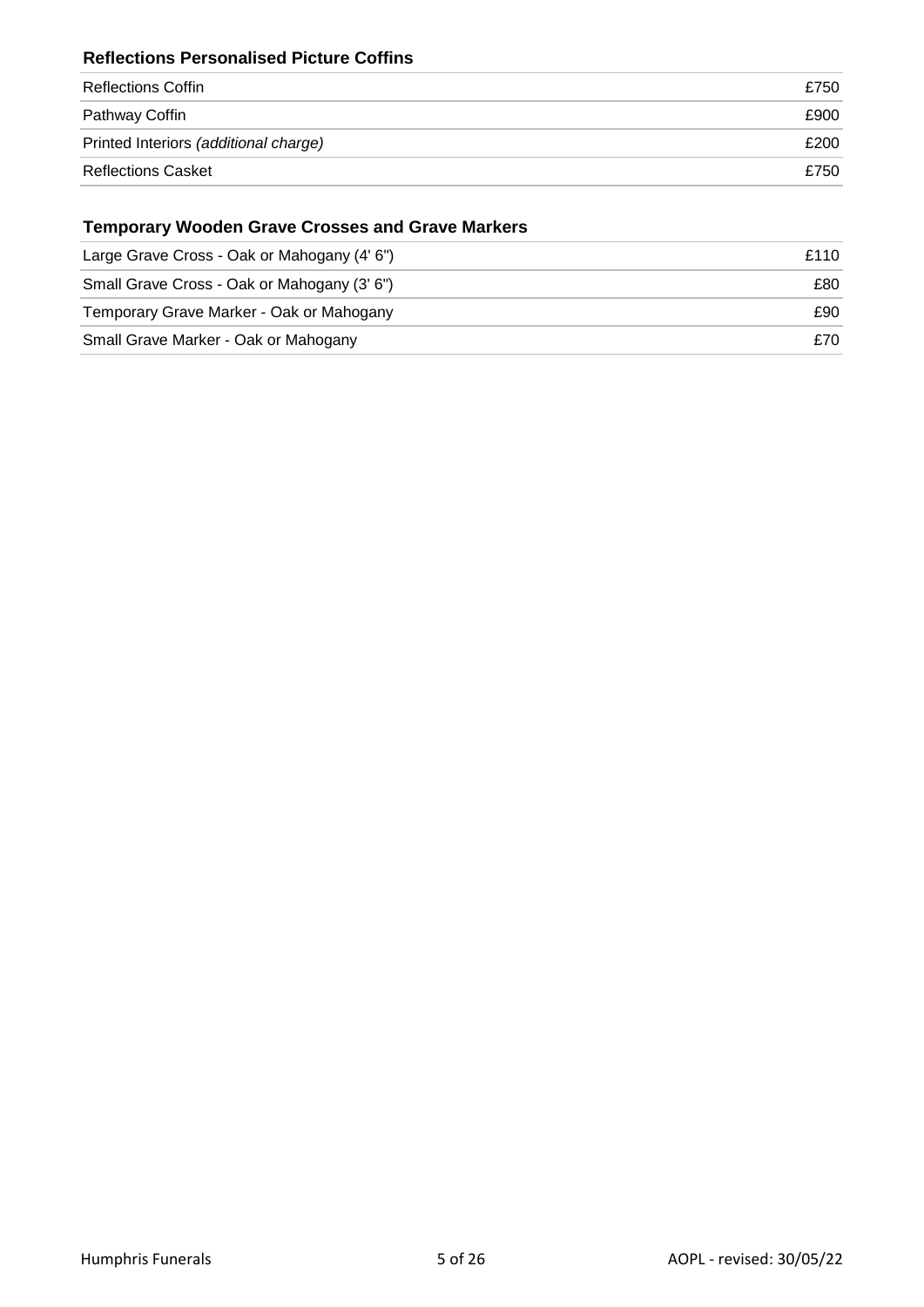#### **Forever Urns - Urns, Ashes Caskets, Keepsakes and Jewellery Urns**

*Please Note: Ashes Caskets, Urns, Keepsakes and Ashes Jewellery that are purchased and/or invoiced as part of a funeral service are VAT exempt. Ashes Caskets, Urns, Keepsakes and Ashes Jewellery purchased full full funeral service, VAT will apply (currently 20%) and will be added to the price shown. Prices shown do not include VAT.*

| Florence                                       | £500 |
|------------------------------------------------|------|
| <b>Thames</b>                                  | £230 |
| Dart                                           | £240 |
| Spey                                           | £250 |
| <b>Classic Marble</b>                          | £200 |
| Grey Marble (FP: SU 6783)                      | £189 |
| Black Marble (FP: SU 2981)                     | £189 |
| Dark Sand Marble (FP: SU 2980)                 | £189 |
| In Flight Urn                                  | £475 |
| <b>Canadian Heart Stone</b>                    | £395 |
| Love Forever Urn                               | £375 |
| Sovereign                                      | £195 |
| Orchid                                         | £220 |
| <b>Blue Harvest</b>                            | £230 |
| Marble White                                   | £260 |
| <b>Pink Rose</b>                               | £265 |
| Peaceful Grace                                 | £185 |
| Golden Teardrop                                | £325 |
| Peace, Love and Remembrance                    | £315 |
| Reflections Ashes Casket - all designs         | £200 |
| Reflections Glitter Ashes Casket - all colours | £250 |
| Pathways Personalised Ashes Casket             | £235 |
| Lava Urn                                       | £310 |
| Pebble Lava Urn                                | £295 |
| Celest Blue/Gold Heart (FP: FPU 001)           | £329 |
| Celest Black/Grey Heart (FP: FPU 004)          | £329 |
| Celest Blue/Gold (FP: FPU 005)                 | £329 |
| Celest Black/Grey (FP: FPU 008)                | £329 |
| Celest Ivory/Red (FP: FPU 010)                 | £329 |
| Celest Blue/Blue (FP: FPU 011)                 | £329 |
| Memory Bench - Small                           | £450 |
| Memory Bench - Medium                          | £535 |
| Memory Bench - Large                           | £600 |
| Memory Bench - Extra Large                     | £685 |
| Memory Bench - Engraving                       | £100 |
| Crystal "Lava Stone" Urn (GU 700)              | £239 |
| Lotus Stainless Steel Urn (FP: RVS Lotus)      | £699 |
| <b>Woodland Memorial Tree Pack</b>             | £80  |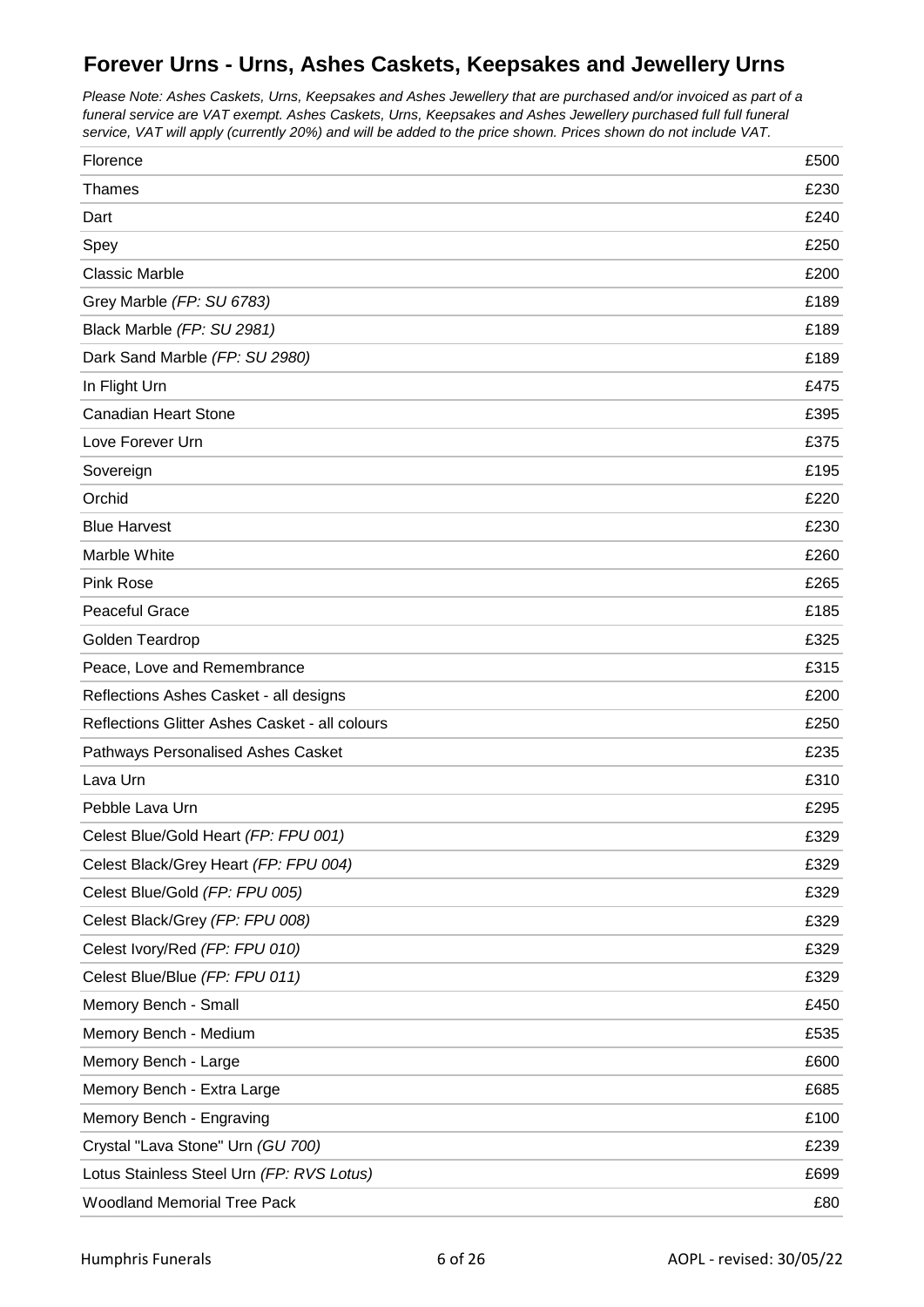| Compton - Solid Oak                                 | £135 |
|-----------------------------------------------------|------|
| Hilda - Solid Paulownia                             | £115 |
| Lesbury - Oak Veneer                                | £125 |
| Oswald - Solid Paulownia                            | £105 |
| Double Heartwood (Compton, Hilda, Lesbury, Oswald)  | £225 |
| Leaf Urns (all styles and colours)                  | £90  |
| English Willow Ashes Caskets (all styles / colours) | £185 |
| <b>Chestnut Willow</b>                              | £150 |
| Natural Light Willow                                | £150 |
| Seagrass                                            | £140 |
| Bamboo                                              | £135 |
| Banana Leaf                                         | £125 |
| Water Hyacinth                                      | £125 |
| Swaledale Woollen Ashes Casket (all colours)        | £190 |
| Nature Urn (all colours)                            | £105 |
| Geos (FP: BU 303)                                   | £185 |
| Olea (FP: BU 307)                                   | £125 |
| Beige Bio Urn (FP: BU 322)                          | £79  |
| Brown Bio Urn (FP: BU 322)                          | £79  |
| Bamboo Eco-Burial Urn (FP: BU 501)                  | £79  |
| Journey - all colours                               | £100 |
| Nu (FP: BU 301)                                     | £125 |
| Oceanus (FP: BU 305)                                | £125 |
| Samsara (FP: BU 302)                                | £125 |
| Cuarzo (FP: BU 304)                                 | £125 |
| Arenae (FP: BU 306)                                 | £125 |
| Ivory Bio Urn (FP: BU 311)                          | £105 |
| Cherry Bio Urn (FP: BU 313)                         | £105 |
| Standard Scatter Tube - Large                       | £30  |
| Standard Scatter Tube - Keepsake                    | £15  |
| Reflections Scatter Tube - Large                    | £100 |
| Reflections Scatter Tube - Keepsake                 | £75  |
| <b>TOLAD Scattering Pole</b>                        | £150 |
| <b>Gold Heart</b>                                   | £65  |
| <b>Red Velvet Heart</b>                             | £65  |
| Pink Rose Heart                                     | £65  |
| Marble White Heart                                  | £65  |
| Blue Harvest Urn Keepsake                           | £60  |
| Orchid Urn Keepsake                                 | £60  |
| Marble White Urn Keepsake                           | £60  |
| Strength Urn Keepsake                               | £60  |
| In Flight Keepsake                                  | £155 |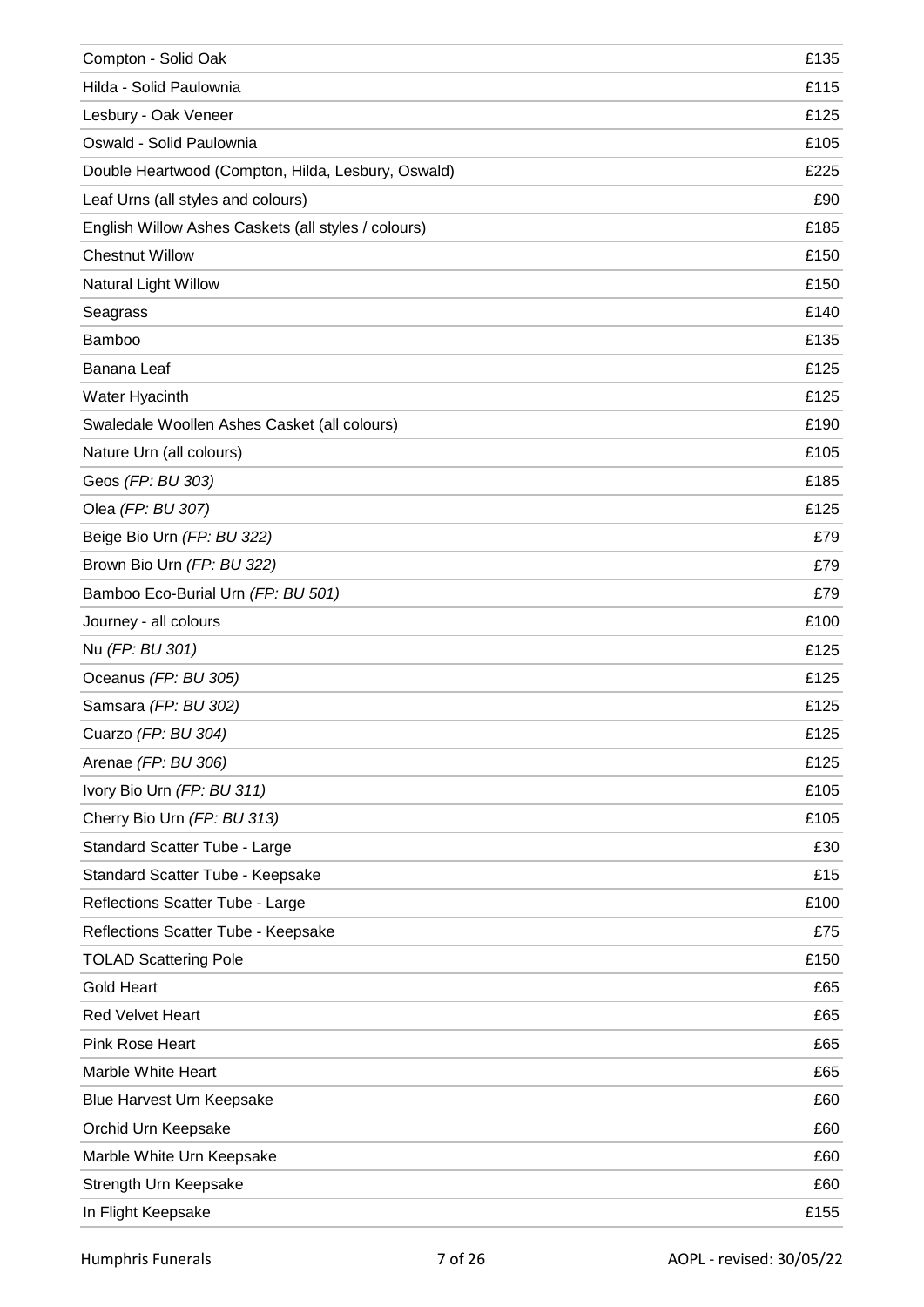| Canadian Heart Stone Keepsake                                                           | £145 |
|-----------------------------------------------------------------------------------------|------|
| Love Forever Keepsake                                                                   | £165 |
| Canadian Shell Keepsake                                                                 | £170 |
| Memory Stone Keepsake (Mum or Dad)                                                      | £150 |
| Marble Rose Keepsake                                                                    | £350 |
| Marble Rose Tealight Keepsake                                                           | £175 |
| Marble Round Pebble Keepsake                                                            | £250 |
| Cuddle Stone - Memories in Gold (FP: KK 031)                                            | £58  |
| Cuddle Stone - Steel Grey (FP: KK 032)                                                  | £58  |
| Cuddle Stone - Remember (FP: KK 034)                                                    | £58  |
| Cuddle Stone - Glossy White (FP: KK 007)                                                | £50  |
| Cuddle Stone - Glossy Black (FP: KK 018)                                                | £50  |
| Cuddle Stone - Glossy Dark Blue (FP: KK 009)                                            | £50  |
| Cuddle Stone - Glossy Light Blue (FP: KK 008)                                           | £50  |
| Cuddle Stone - Glossy Red (FP: KK 003)                                                  | £50  |
| Cuddle Stone - Matt Pink (FP: KK 022)                                                   | £50  |
| Cuddle Stone - Glossy Sand Colour (FP: KK 011)                                          | £50  |
| Cuddle Stone - Glossy Violet (FP: KK 014)                                               | £50  |
| <b>Silver Droplet Pendant</b>                                                           | £250 |
| <b>Chamber Pendant</b>                                                                  | £250 |
| Love Heart Pendant                                                                      | £250 |
| <b>Cross Pendant</b>                                                                    | £250 |
| Chain (Sterling Silver)                                                                 | £100 |
| <b>Teardrop Necklace</b>                                                                | £225 |
| <b>Heart Necklace</b>                                                                   | £225 |
| Mini Urn Necklace                                                                       | £225 |
| Modern Pendant with zirconium gems (AH 012)                                             | £180 |
| Circle Heart Pendant with zirconium gems (AH 093)                                       | £280 |
| Cross Gem Pendant with zirconium gems (AH 081)                                          | £195 |
| Christian Fish Pendant (AH 055)                                                         | £115 |
| 50cm Sterling Silver Chain (50cm Necklace Chain)                                        | £40  |
| Embrace Bracelet - Bold Braided Cognac Leather (FPU601)                                 | £80  |
| Embrace Bracelet - Bold Braided Brown Leather (FPU602)                                  | £80  |
| Embrace Bracelet - Double Braid Cognac Leather (FPU605)                                 | £80  |
| Embrace Bracelet - Double Braid Brown Leather (FPU606)                                  | £80  |
| Embrace Bracelet - Thin Braided Cognac Leather (FPU603)                                 | £80  |
| Embrace Bracelet - Thin Braided Brown Leather (FPU604)                                  | £80  |
| Text Engraving (names, dates, verse) onto urns and ashes caskets (if applicable)        | £25  |
| Image Engraving (image, photo, logo, crest) onto urns and ashes caskets (if applicable) | £35  |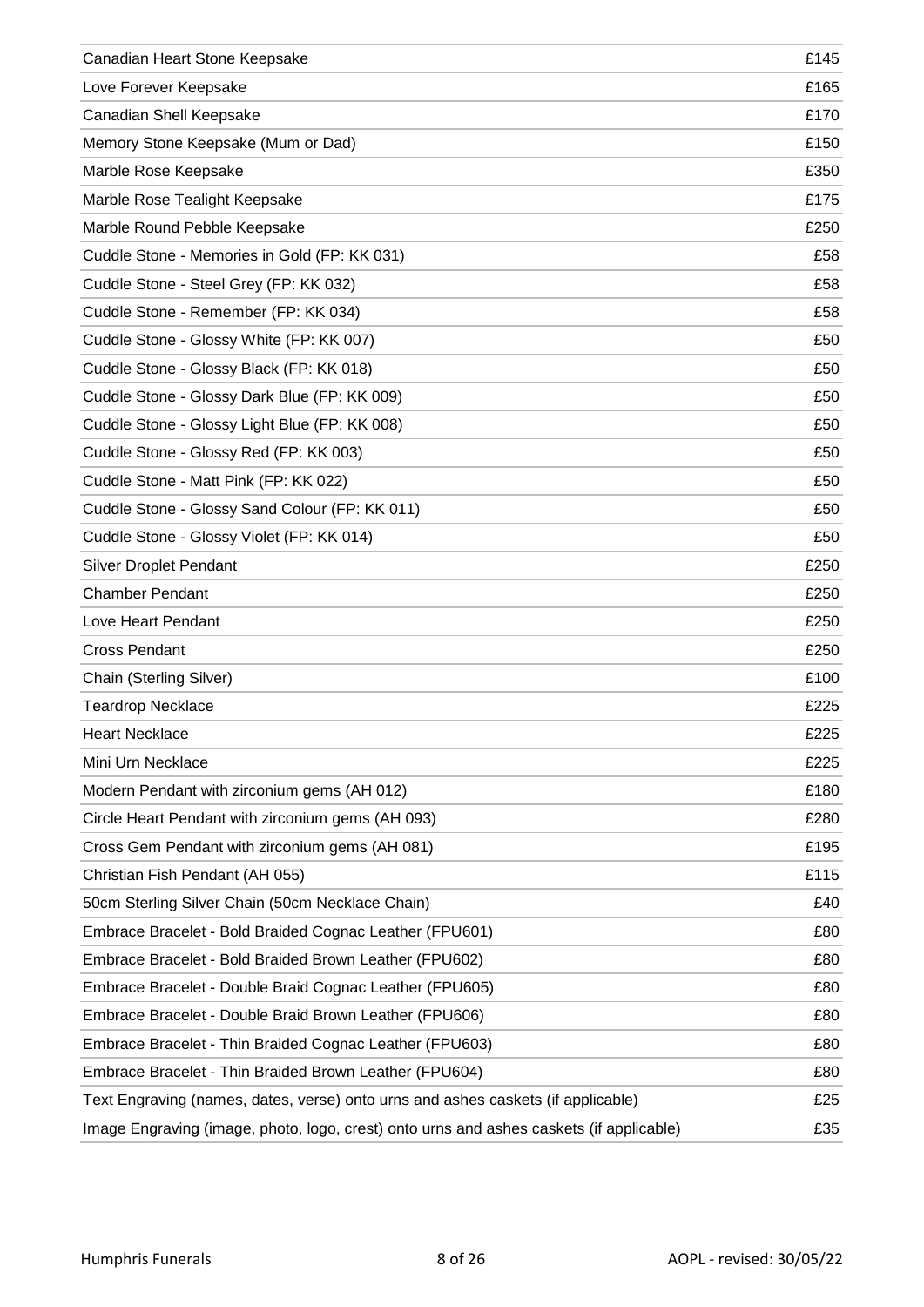| <b>Ashes Into Glass</b>              |      |
|--------------------------------------|------|
| Round Pendant - Sterling Silver      | £245 |
| Round Pendant - 9ct Gold             | £475 |
| Round Pendant - White Gold           | £495 |
| Heart Pendant - Sterling Silver      | £295 |
| Heart Pendant - 9ct Gold             | £495 |
| <b>Heart Pendant - White Gold</b>    | £525 |
| Earrings - Sterling Silver           | £195 |
| Earrings - 9ct Gold                  | £345 |
| Earrings - White Gold                | £395 |
| Tribute Ring - Sterling Silver       | £295 |
| Tribute Ring - 9ct Gold              | £445 |
| Tribute Ring - White Gold            | £475 |
| Heart Ring - Sterling Silver         | £325 |
| Heart Ring - 9ct Gold                | £475 |
| Heart Ring - White Gold              | £495 |
| <b>Cufflinks - Sterling Silver</b>   | £395 |
| Cufflinks - 9ct Gold                 | £795 |
| Cufflinks - White Gold               | £845 |
| Signet Ring - Sterling Silver        | £345 |
| Signet Ring - 9ct Gold               | £495 |
| Signet Ring - White Gold             | £525 |
| Paperweight                          | £195 |
| Charm Bead - Sterling Silver         | £125 |
| Charm Bead - 9ct Gold                | £175 |
| Charm Bead - White Gold              | £195 |
| Halo Tribute Ring - Sterling Silver  | £395 |
| Halo Tribute Ring - 9ct Gold         | £695 |
| Halo Tribute Ring - White Gold       | £725 |
| Halo Heart Ring - Sterling Silver    | £425 |
| Halo Heart Ring - 9ct Gold           | £725 |
| Halo Heart Ring - White Gold         | £775 |
| Halo Signet Ring - Sterling Silver   | £445 |
| Halo Signet Ring - 9ct Gold          | £745 |
| Halo Signet Ring - White Gold        | £795 |
| Halo Round Pendant - Sterling Silver | £395 |
| Halo Round Pendant - 9ct Gold        | £775 |
| Halo Round Pendant - White Gold      | £795 |
| Halo Heart Pendant - Sterling Silver | £445 |
| Halo Heart Pendant - 9ct Gold        | £795 |
| Halo Heart Pendant - White Gold      | £825 |
| Halo Cufflinks - Sterling Silver     | £545 |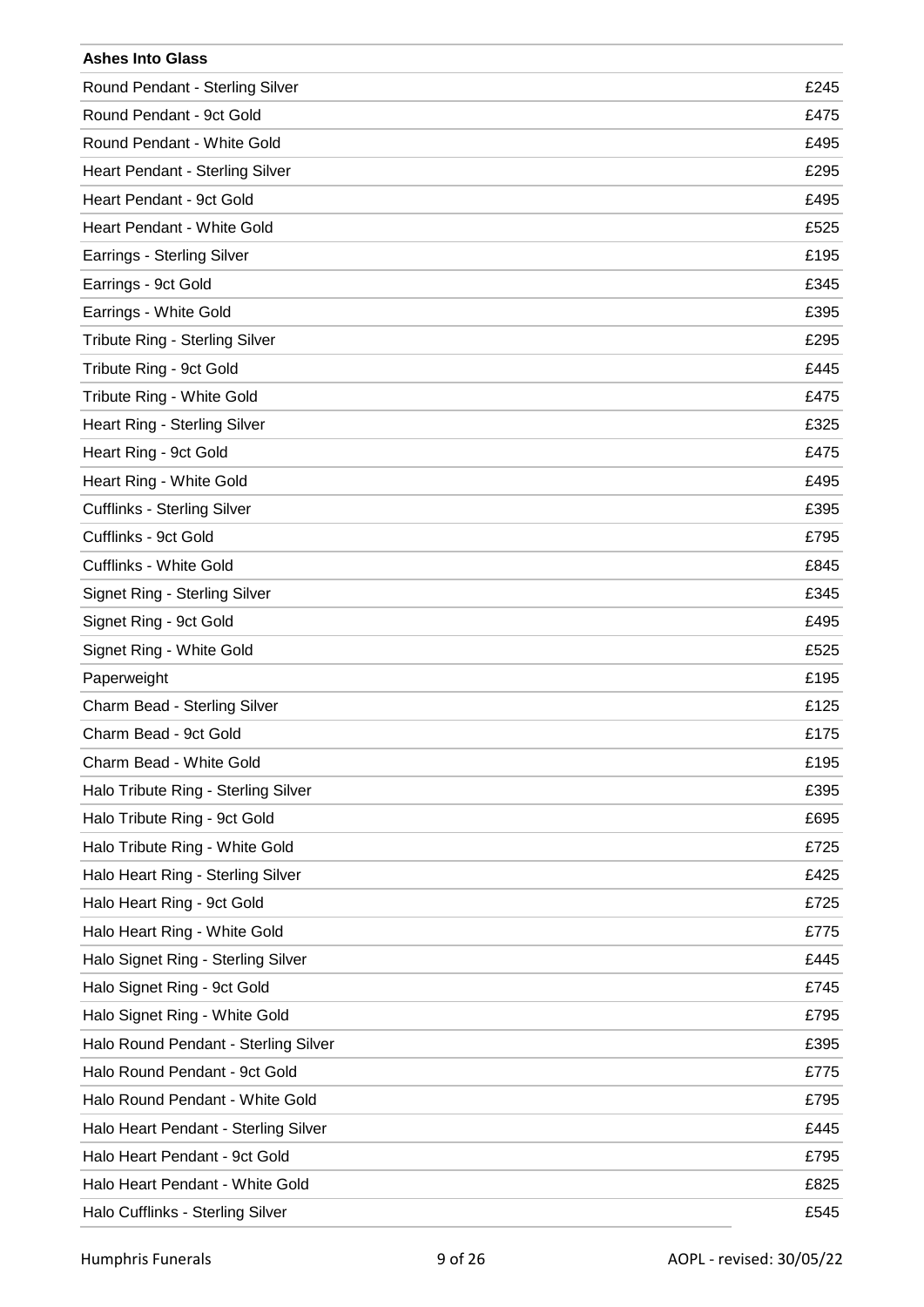| Halo Cufflinks - 9ct Gold       | £1.095 |
|---------------------------------|--------|
| Halo Cufflinks - White Gold     | £1.195 |
| Halo Earrings - Sterling Silver | £295   |
| Halo Earrings - 9ct Gold        | £545   |
| Halo Earrings - White Gold      | £595   |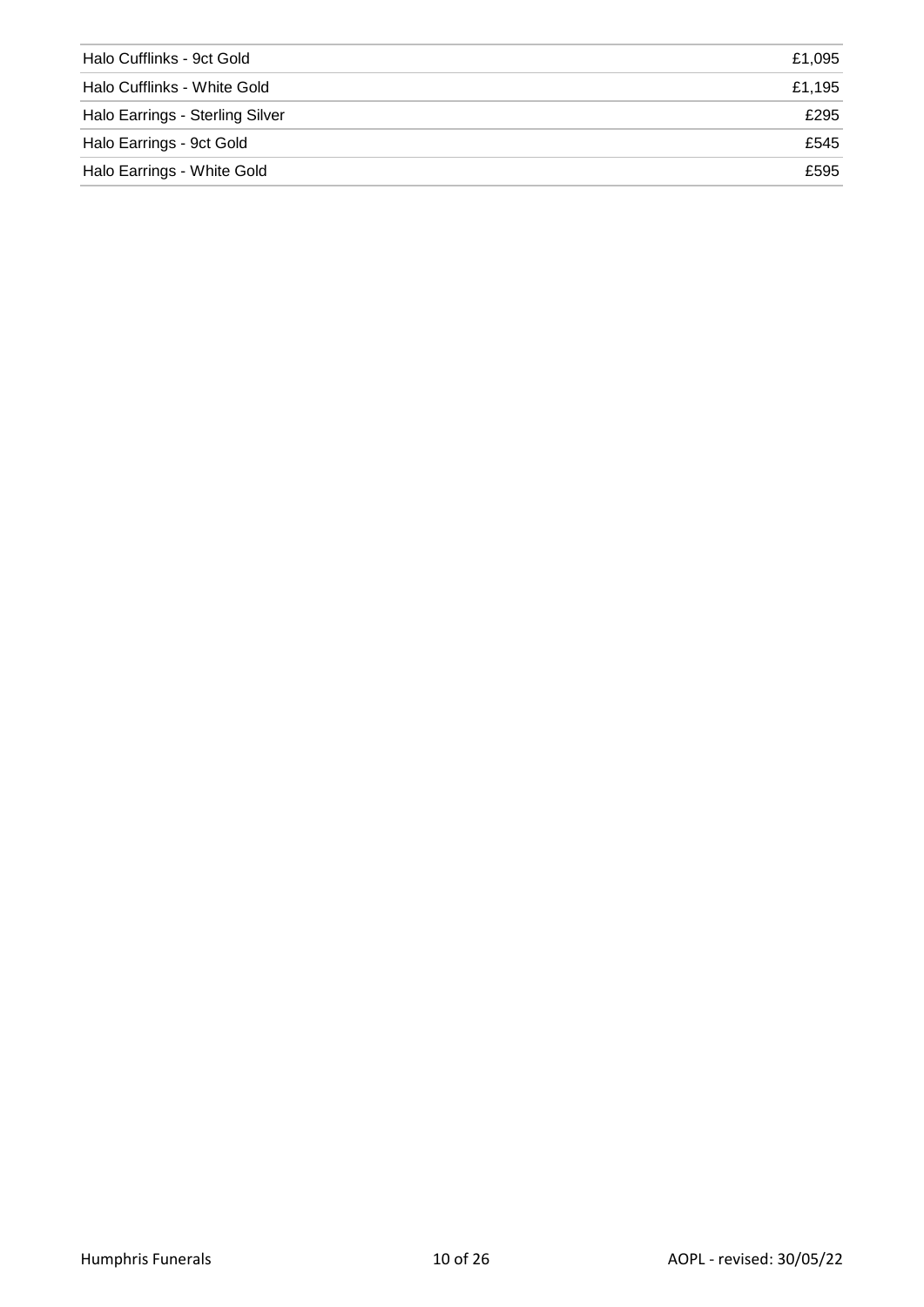#### **Children's Funeral Services - Funeral Director's Services**

*Our basic Funeral Director's Services are provide free of charge for children who have not yet reached the age of 18 years - excluding the cost of the coffin or casket, any additional services or products, and disbursements, as applicable.*

| Embalming                                                                                | £120            |
|------------------------------------------------------------------------------------------|-----------------|
| Limousines - each                                                                        | £200            |
| <b>Floral Hearse</b>                                                                     | £325            |
| Motorcyle Hearse                                                                         | ask for a quote |
| Vintage Lorry Hearse                                                                     | ask for a quote |
| Motor Vehicles of a different colour or specific make or model                           | ask for a quote |
| Horse Drawn Hearse - Black Hearse & Pair of Black Horses                                 | £1,050          |
| Horse Drawn Hearse - White Hearse & Pair of White/Grey Horses                            | £1,350          |
| Horse Drawn Hearse - Black Hearse & Team (4) of Black Horses                             | £1,650          |
| Horse Drawn Hearse - White Hearse & Team (4) of White/Grey Horses                        | £1,950          |
| Reception of Coffin into Church / Home (during office hours)                             | £185            |
| Reception of Coffin into Church / Home (outside office hours)                            | £300            |
| Additional Time on Funerals – cost per half hour per vehicle (for funerals over 3 hours) | £60             |
| Additional Mileage for Funeral Vehicles (per mile over 20 miles)                         | £2              |
| Additional Mileage for Bringing the Deceased into our Care (per mile over 15 miles)      | £2              |
| Saturday, Sunday and Bank Holiday Funerals                                               | £500            |
| Bringing the Deceased into our Care (outside office hours)                               | £95             |
| Dove Release - Single Dove                                                               | £175            |
| Dove Release - each additional dove                                                      | £25             |
| Collection and Delivery of Ashes (Over 15 miles and/or out of area)                      | ask for a quote |
| Funeral Personnel to Attend only Burial of Ashes                                         | £165            |

#### **Children's Coffins, Caskets and Cribs**

| Child's Casket - 12" - White                                                   | £100 |
|--------------------------------------------------------------------------------|------|
| Child's Casket - 18" - White                                                   | £100 |
| Child's Casket - 24" - White                                                   | £150 |
| Child's Casket - 30" - White                                                   | £150 |
| Child's Casket - 36" - White                                                   | £175 |
| Child's Casket - 42" - White                                                   | £175 |
| Child's Casket - Bespoke Size - White                                          | £200 |
| Simple Coffin (small adult size) for Child                                     | £300 |
| Simple Coffin (small adult size) for Child - sprayed white (additional charge) | £100 |
| Child's Casket - 12" - Blue                                                    | £150 |
| Child's Casket - 12" - Pink                                                    | £150 |
| Child's Casket - 12" - Yellow                                                  | £150 |
| Child's Casket - 18" - Blue                                                    | £150 |
| Child's Casket - 18" - Pink                                                    | £150 |
| Child's Casket - 18" - Yellow                                                  | £150 |
| Child's Casket - 24" - Blue                                                    | £200 |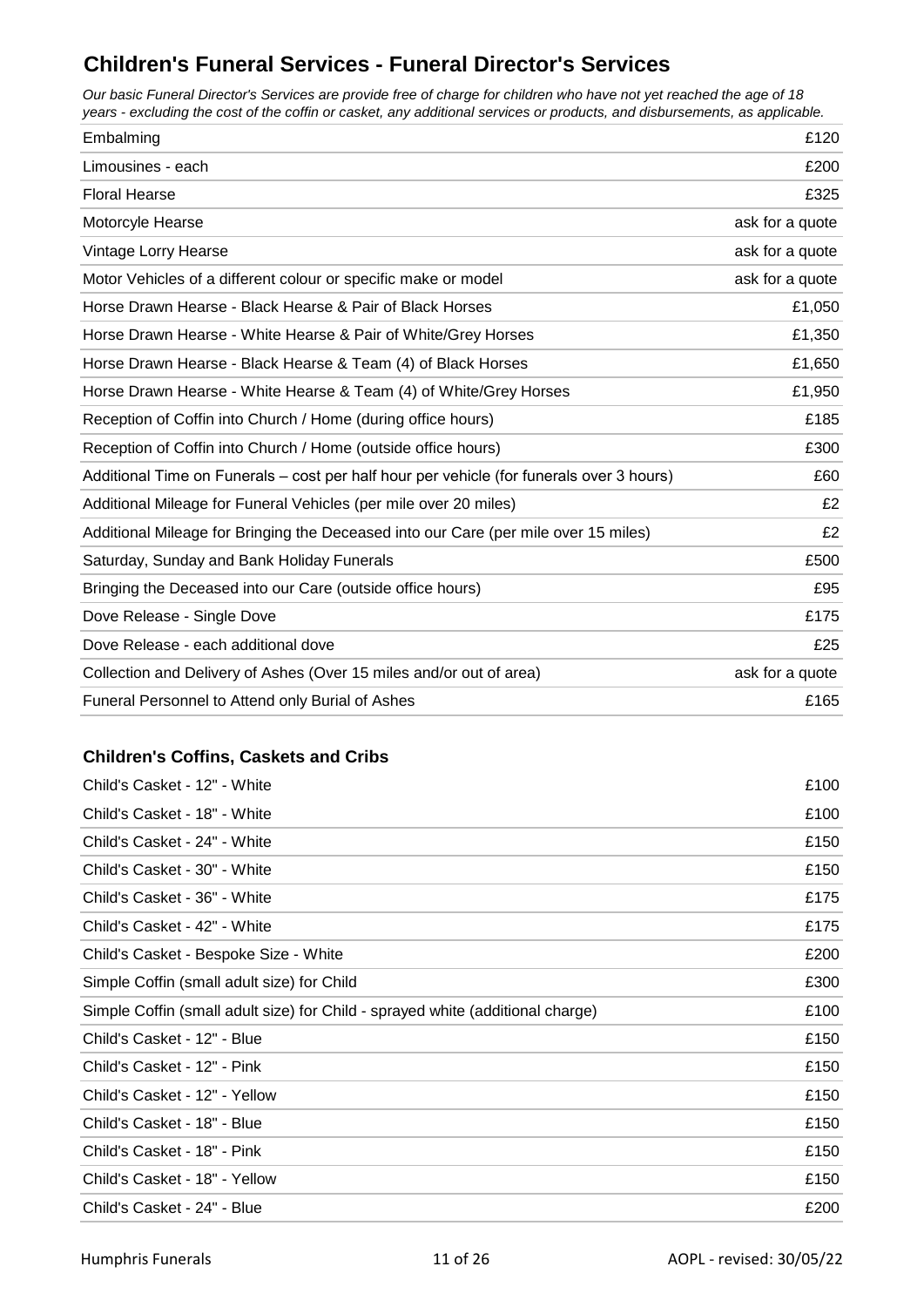| Child's Casket - 24" - Pink   | £200 |
|-------------------------------|------|
| Child's Casket - 24" - Yellow | £200 |
| Child's Casket - 30" - Blue   | £200 |
| Child's Casket - 30" - Pink   | £200 |
| Child's Casket - 30" - Yellow | £200 |
| Child's Casket - 36" - Blue   | £225 |
| Child's Casket - 36" - Pink   | £225 |
| Child's Casket - 36" - Yellow | £225 |
| Child's Casket - 42" - Blue   | £225 |
| Child's Casket - 42" - Pink   | £225 |
| Child's Casket - 42" - Yellow | £225 |
| Child's Coffin - 24" - White  | £225 |
| Child's Coffin - 24" - Blue   | £225 |
| Child's Coffin - 24" - Pink   | £225 |
| Child's Coffin - 24" - Yellow | £225 |
| Child's Coffin - 30" - White  | £225 |
| Child's Coffin - 30" - Blue   | £225 |
| Child's Coffin - 30" - Pink   | £225 |
| Child's Coffin - 30" - Yellow | £225 |
| Child's Coffin - 36" - White  | £250 |
| Child's Coffin - 36" - Blue   | £250 |
| Child's Coffin - 36" - Pink   | £250 |
| Child's Coffin - 36" - Yellow | £250 |
| Child's Coffin - 42" - White  | £250 |
| Child's Coffin - 42" - Blue   | £250 |
| Child's Coffin - 42" - Pink   | £250 |
| Child's Coffin - 42" - Yellow | £250 |
| Child's Crib - 24" - White    | £275 |
| Child's Crib - 24" - Blue     | £275 |
| Child's Crib - 24" - Pink     | £275 |
| Child's Crib - 24" - Yellow   | £275 |
| Child's Crib - 30" - White    | £275 |
| Child's Crib - 30" - Blue     | £275 |
| Child's Crib - 30" - Pink     | £275 |
| Child's Crib - 30" - Yellow   | £275 |
| Child's Crib - 36" - White    | £300 |
| Child's Crib - 36" - Blue     | £300 |
| Child's Crib - 36" - Pink     | £300 |
| Child's Crib - 36" - Yellow   | £300 |
| Child's Crib - 42" - White    | £300 |
| Child's Crib - 42" - Blue     | £300 |
| Child's Crib - 42" - Pink     | £300 |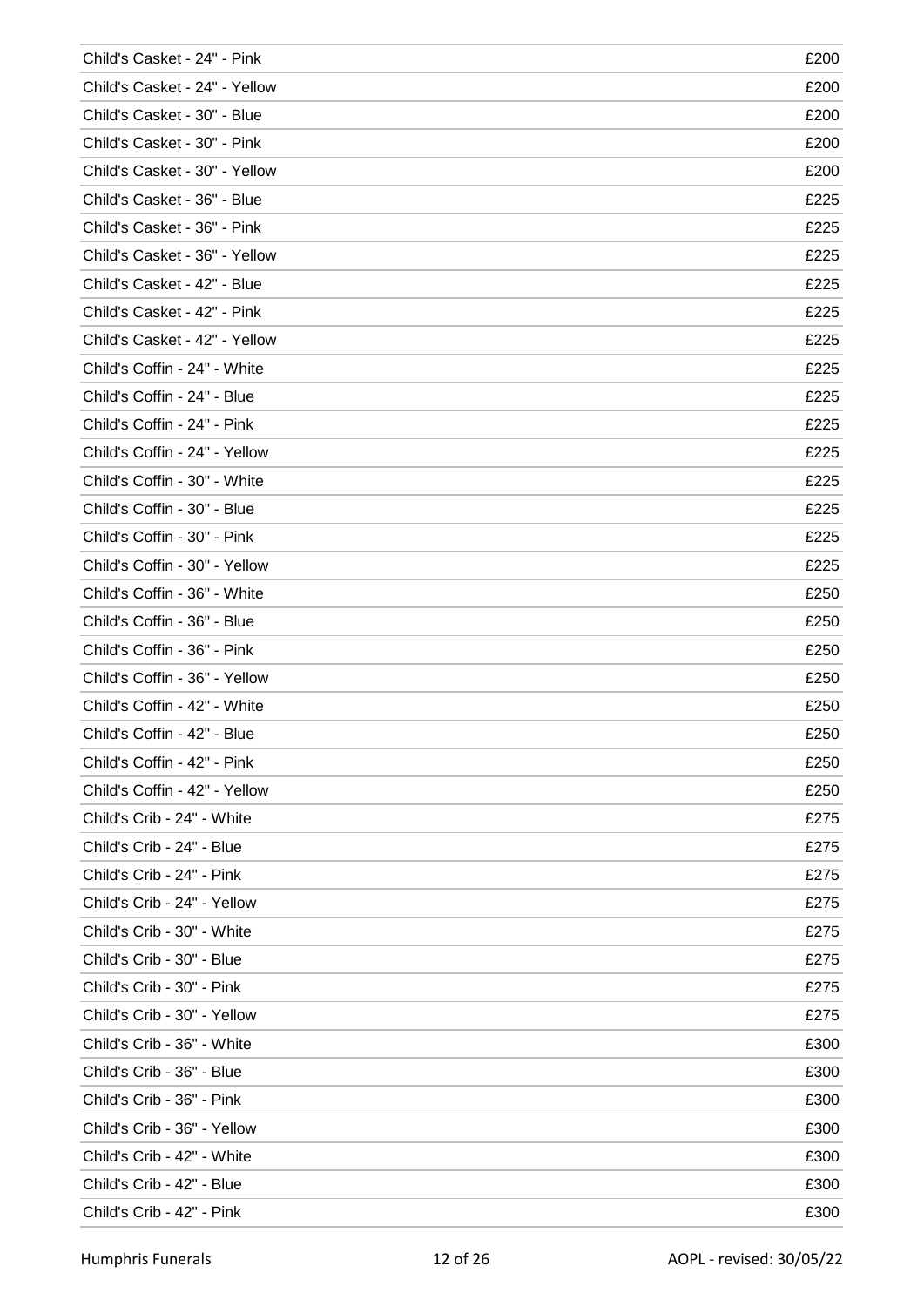| Child's Crib - 42" - Yellow                                    | £300 |
|----------------------------------------------------------------|------|
| Child's Reflections Personalised Picture Crib - 12"            | £250 |
| Child's Reflections Personalised Picture Crib - 18"            | £250 |
| Child's Reflections Personalised Picture Crib - 24"            | £275 |
| Child's Reflections Personalised Picture Crib - 30"            | £275 |
| Child's Reflections Personalised Picture Crib - 36"            | £300 |
| Child's Reflections Personalised Picture Crib - 42"            | £300 |
| Child's Reflections Personalised Picture Crib - 48"            | £350 |
| Child's Reflections Personalised Picture Crib - 54"            | £350 |
| Child's Personalised English Willow Nestling Cradle 24"        | £250 |
| Child's Personalised English Willow Nestling Cradle 30"        | £275 |
| Child's Personalised English Willow Nestling Cradle 36"        | £300 |
| Child's Personalised English Willow Nestling Cradle 42"        | £325 |
| Child's Personalised English Willow Crib - 24"                 | £250 |
| Child's Personalised English Willow Crib - 30"                 | £275 |
| Child's Personalised English Willow Crib - 36"                 | £300 |
| Child's Personalised English Willow Crib - 42"                 | £325 |
| Child's Swaledale Wool Casket - 18"                            | £275 |
| Child's Swaledale Wool Casket - 24"                            | £300 |
| Child's Swaledale Wool Casket - 30"                            | £350 |
| Child's Swaledale Wool Casket - 36"                            | £400 |
| Child's Swaledale Wool Casket - 42"                            | £425 |
| Child's Swaledale Wool Casket - 48"                            | £550 |
| Child's Swaledale Wool Casket - 54"                            | £575 |
| <b>Children's Urns, Ashes Caskets, Keepsakes and Jewellery</b> |      |
| <b>Tiverton Pink</b>                                           | £150 |
| <b>Tiverton Blue</b>                                           | £150 |
| <b>Tiverton Pearl White</b>                                    | £150 |
| <b>Watford Heart Pearl White</b>                               | £150 |
| <b>Watford Heart Pink</b>                                      | £150 |
| <b>Watford Heart Sapphire Blue</b>                             | £150 |
| <b>Tring Blue</b>                                              | £125 |
| <b>Tring Pink</b>                                              | £125 |
| <b>Sutton Blue</b>                                             | £100 |
| <b>Sutton Pink</b>                                             | £100 |
| <b>Sutton White</b>                                            | £100 |
| Memory Bear Urn                                                | £50  |
| Memory Bear Urn with personalised ribbon                       | £69  |
| <b>Standard Scatter Tube (small)</b>                           | £30  |
| Reflections Scatter Tube (small)                               | £100 |
| Sutton Blue Keepsake                                           | £50  |
| Sutton Pink Keepsake                                           | £50  |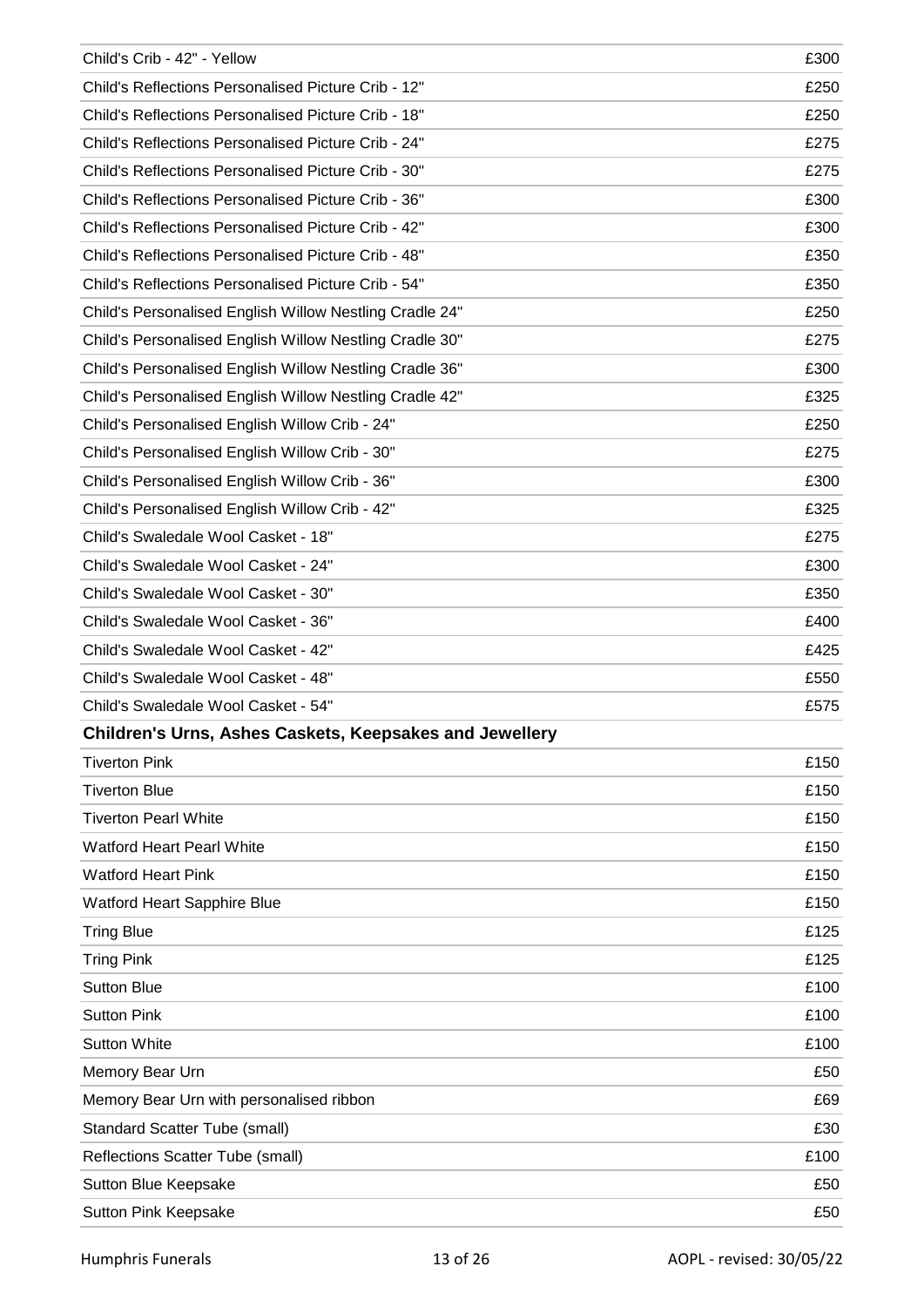| Sutton White Keepsake                          | £50  |
|------------------------------------------------|------|
| Sutton Heart Keepsake Blue                     | £60  |
| Sutton Heart Keepsake White                    | £60  |
| Sutton Heart Keepsake Pink                     | £60  |
| Margate Heart Keepsake Pink                    | £50  |
| Margate Heart Keepsake Pink                    | £50  |
| Cuddle Stone - Matt Pink                       | £50  |
| Cuddle Stone - Glossy Light Blue               | £50  |
| Cuddle Stone - Glossy Dark Blue                | £50  |
| Cuddle Stone - Glossy Red                      | £50  |
| Cuddle Stone - Glossy Violet                   | £50  |
| Cuddle Stone - Glossy Pale Yellow              | £50  |
| Cuddle Stone - Glossy Apple-Green              | £50  |
| Cuddle Stone - Matt Orange                     | £50  |
| Cuddle Stone - Glossy White                    | £50  |
| Cuddle Stone - Matt White                      | £50  |
| Cuddle Stone - Matt Black                      | £50  |
| Cuddle Stone - Glossy Black                    | £50  |
| Cuddle Stone - Remember                        | £58  |
| Cuddle Stone - Memories In Gold                | £58  |
| <b>Cuddle Stone - Twinkling Stars</b>          | £58  |
| Cuddle Stone - Rustic Bronze                   | £58  |
| Heart Footprints (Gold) Pendant Urn            | £45  |
| <b>Footprint Pendant Urn</b>                   | £45  |
| Heart Footprints (Silver) Pendant Urn          | £45  |
| Dove Pendant Urn                               | £45  |
| <b>Engraved Heart Pendant Urn</b>              | £45  |
| <b>Teddy Bear Pendant Urn</b>                  | £45  |
| Mother & Child Pendant Urn                     | £45  |
| Winged Heart Pendant Urn                       | £45  |
| <b>Family Pendant Urn</b>                      | £45  |
| Circle of Life Men's Pendant Urn               | £45  |
| <b>Stainless Steel Cufflinks Urns</b>          | £50  |
| Parent & Child 925 Sterling Silver Pendant Urn | £114 |
| Heart 925 Sterling Silver Pendant Urn          | £121 |
| Cross 925 Sterling Silver Pendant Urn          | £121 |
| Teddy Bear 925 Sterling Silver Pendant Urn     | £129 |
| Heart Locket 925 Sterling Silver Pendant Urn   | £152 |
| 20" Necklace Chain Sterling Silver             | £39  |
| Charlwood Candle Keepsake Urn Pink             | £135 |
| Charlwood Candle Keepsake Urn Blue             | £135 |
| Charlwood Candle Keepsake Urn White            | £135 |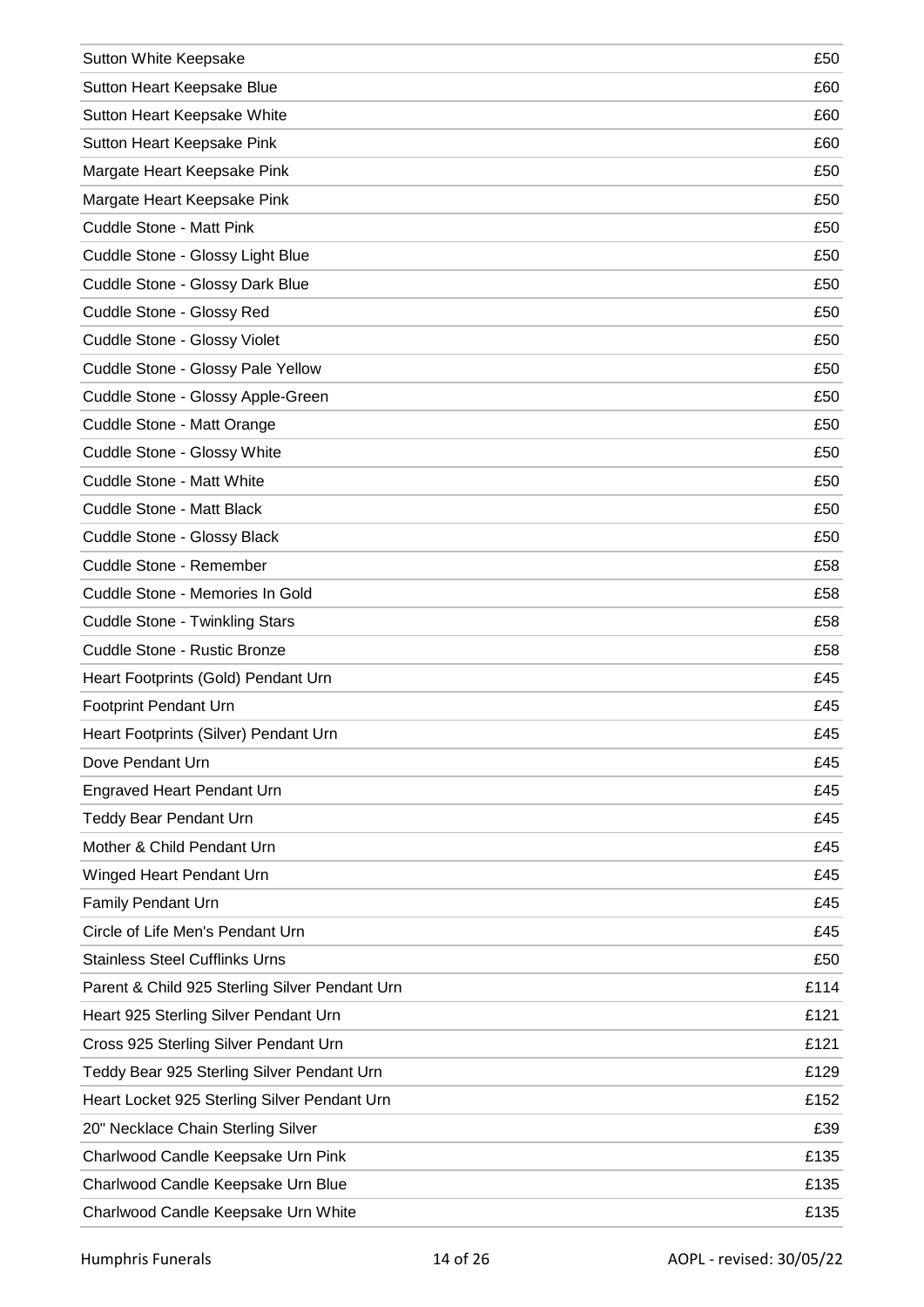# **Floral Tributes (Interflora Range)**

| SPRU1 Sprays - Florist Choice Standard            | £55.00 |
|---------------------------------------------------|--------|
| SPRU2 Sprays - Florist Choice Large               | £75.00 |
| SPRU3 Sprays - Florist Choice Extra Large         | £95.00 |
| SPRB1 Sprays - Brights Standard                   | £55.00 |
| SPRB2 Sprays - Brights Large                      | £75.00 |
| SPRB3 Sprays - Brights Extra Large                | £95    |
| SPRP1 Sprays - Pastels Standard                   | £55    |
| SPRP2 Sprays - Pastels Large                      | £75    |
| SPRP3 Sprays - Pastels Extra Large                | £95    |
| SPRN1 Sprays - Neutrals Standard                  | £55    |
| SPRN2 Sprays - Neutrals Large                     | £75    |
| SPRN3 Sprays - Neutrals Extra Large Standard      | £95    |
| F13651YS Rose and Lily Spray Standard - Yellow    | £65    |
| F13652YS Rose and Lily Spray Large - Yellow       | £80    |
| F13653YS Rose and Lily Spray Extra Large - Yellow | £95    |
| F13652WS Rose and Lily Spray Standard - White     | £65    |
| F13652WS Rose and Lily Spray Large - White        | £80    |
| F13653WS Rose and Lily Spray Extra Large - White  | £95    |
| F14021MS Lemon & Blue Spray Standard              | £53    |
| F14022MS Lemon & Blue Spray Large                 | £63    |
| F14023MS Lemon & Blue Spray Extra Large           | £73    |
| F14031MS Scented Pastels Spray Standard           | £53    |
| F14032MS Scented Pastels Spray Large              | £63    |
| F14033MS Scented Pastels Spray Extra Large        | £73    |
| F14041WS Petite Spray Standard - White            | £60    |
| F14041BS Petite Spray Standard - Blue             | £60    |
| F14041PS Petite Spray Standard - Pink             | £60    |
| F14481VS Vibrant Medley Spray Standard            | £80    |
| F14482VS Vibrant Medley Spray Large               | £100   |
| F14483VS Vibrant Medley Spray Extra Large         | £120   |
| F13661MS Scented Woodland Spray Standard          | £80    |
| F13662MS Scented Woodland Spray Large             | £90    |
| F13663MS Scented Woodland Spray Extra Large       | £100   |
| F14061MS Deluxe White Spray                       | £125   |
| SHFU1 Sheaves - Florist Choice Standard           | £55    |
| SHFU2 Sheaves - Florist Choice Large              | £75    |
| SHFU3 Sheaves - Florist Choice Extra Large        | £95    |
| SHFB1 Sheaves - Brights Standard                  | £55    |
| SHFB2 Sheaves - Brights Large                     | £75    |
| SHFB3 Sheaves - Brights Extra Large               | £95    |
| SHFP1 Sheaves - Pastels Standard                  | £55    |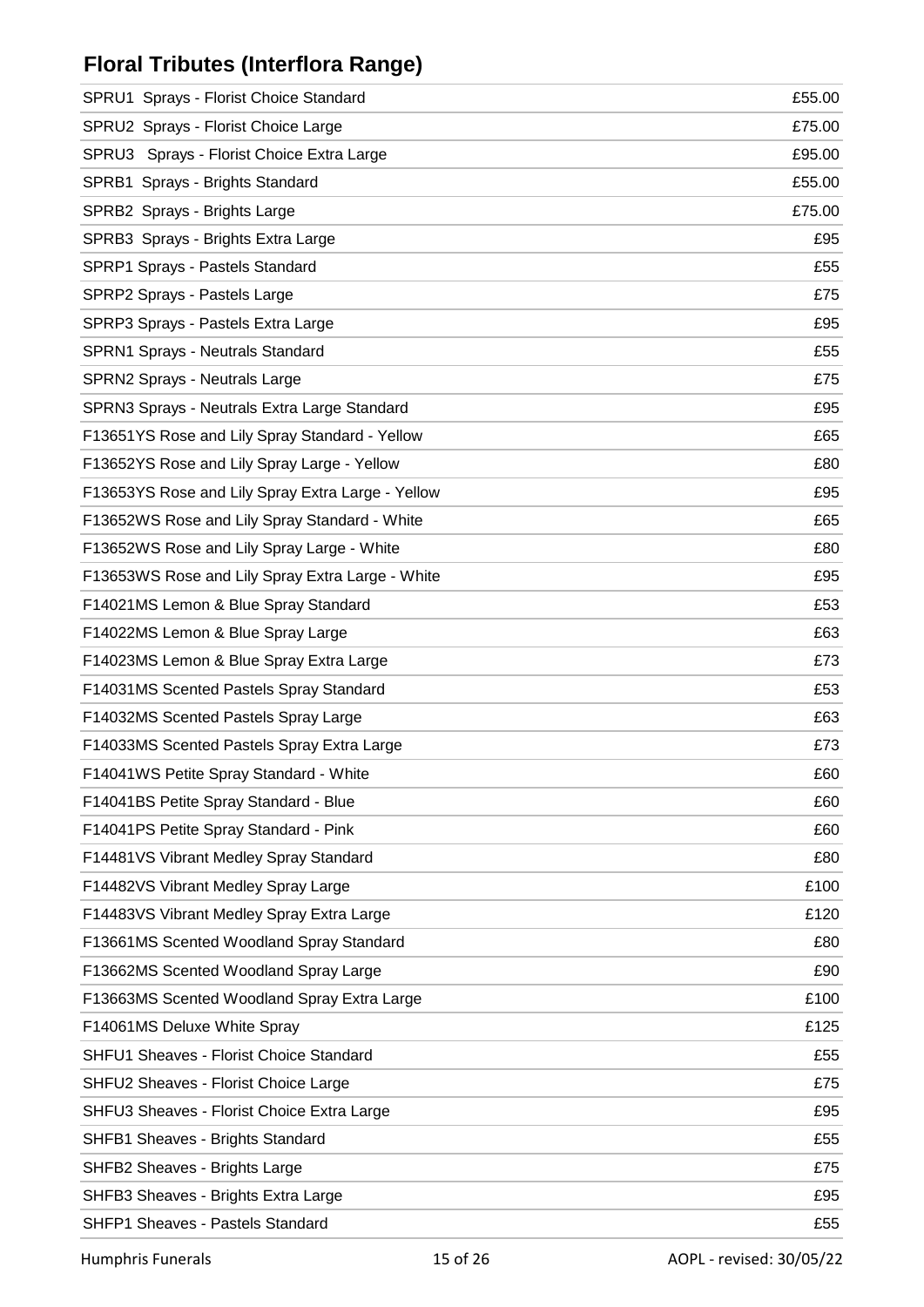| SHFP2 Sheaves - Pastels Large                        | £75  |
|------------------------------------------------------|------|
| SHFP3 Sheaves - Pastels Extra Large                  | £95  |
| <b>SFHN1 Sheaves - Neutrals Standard</b>             | £55  |
| SFHN2 Sheaves - Neutrals - Large                     | £75  |
| SFHN3 Sheaves - Neutrals - Extra Large               | £95  |
| DFSHFU1 Sheaves - Dried Flower Sheaf                 | £85  |
| F13511RS Simple Rose Sheaf - Red                     | £45  |
| F13511YS Simple Rose Sheaf - Yellow                  | £45  |
| F13511PS Simple Rose Sheaf - Pink                    | £45. |
| F13511WS Simple Rose Sheaf - White                   | £45  |
| F14011MS Lemon & Blue Sheaf Standard                 | £40  |
| F14012MS Lemon & Blue Sheaf Large                    | £50  |
| F14013MS Lemon & Blue Sheaf Extra Large              | £60  |
| F14001VS Vibrant Scented Sheaf Standard              | £40  |
| F14002VS Vibrant Scented Sheaf Large                 | £50  |
| F14003VS Vibrant Scented Sheaf Extra Large           | £60  |
| F14441MS Sunflower Medley Sheaf Standard             | £50  |
| F14442MS Sunflower Medley Sheaf Large                | £60  |
| F14443MS Sunflower Medley Sheaf Extra Large          | £70  |
| F14451MS Pretty Pastel Sheaf Standard                | £50  |
| F14452MS Pretty Pastel Sheaf Large                   | £60  |
| F14453MS Pretty Pastel Sheaf Extra Large             | £70  |
| F14461WS Pure White Sheaf Standard                   | £50  |
| F14462WS Pure White Sheaf Large                      | £60  |
| F14463WS Pure White Sheaf Extra Large                | £70  |
| F14161WS White Rose and Calla Lily Sheaf Standard    | £55  |
| F14162WS White Rose and Calla Lily Sheaf Large       | £70  |
| F14163WS White Rose and Calla Lily Sheaf Extra Large | £85  |
| F13491WS Classic Rose Sheaf White                    | £75  |
| <b>F13491YS Classic Rose Sheaf Yellow</b>            | £75  |
| F13491PS Classic Rose Sheaf Pink                     | £75  |
| F13491RS Classic Rose Sheaf Red                      | £75  |
| F14471MS Tropical Sheaf                              | £80  |
| <b>WRU1 Wreaths - Florist Choice Standard</b>        | £55  |
| <b>WRU2 Wreaths - Florist Choice Large</b>           | £75  |
| <b>WRU3 Wreaths - Florist Choice Extra Large</b>     | £95  |
| <b>WRB1 Wreaths - Brights Standard</b>               | £55  |
| <b>WRB2 Wreaths - Brights Large</b>                  | £75  |
| <b>WRB3 Wreaths - Brights Extra Large</b>            | £95  |
| <b>WRP1 Wreaths - Pastels Standard</b>               | £55  |
| <b>WRP2 Wreaths - Pastels Large</b>                  | £75  |
| WRP3 Wreaths - Pastels Extra Large                   | £95  |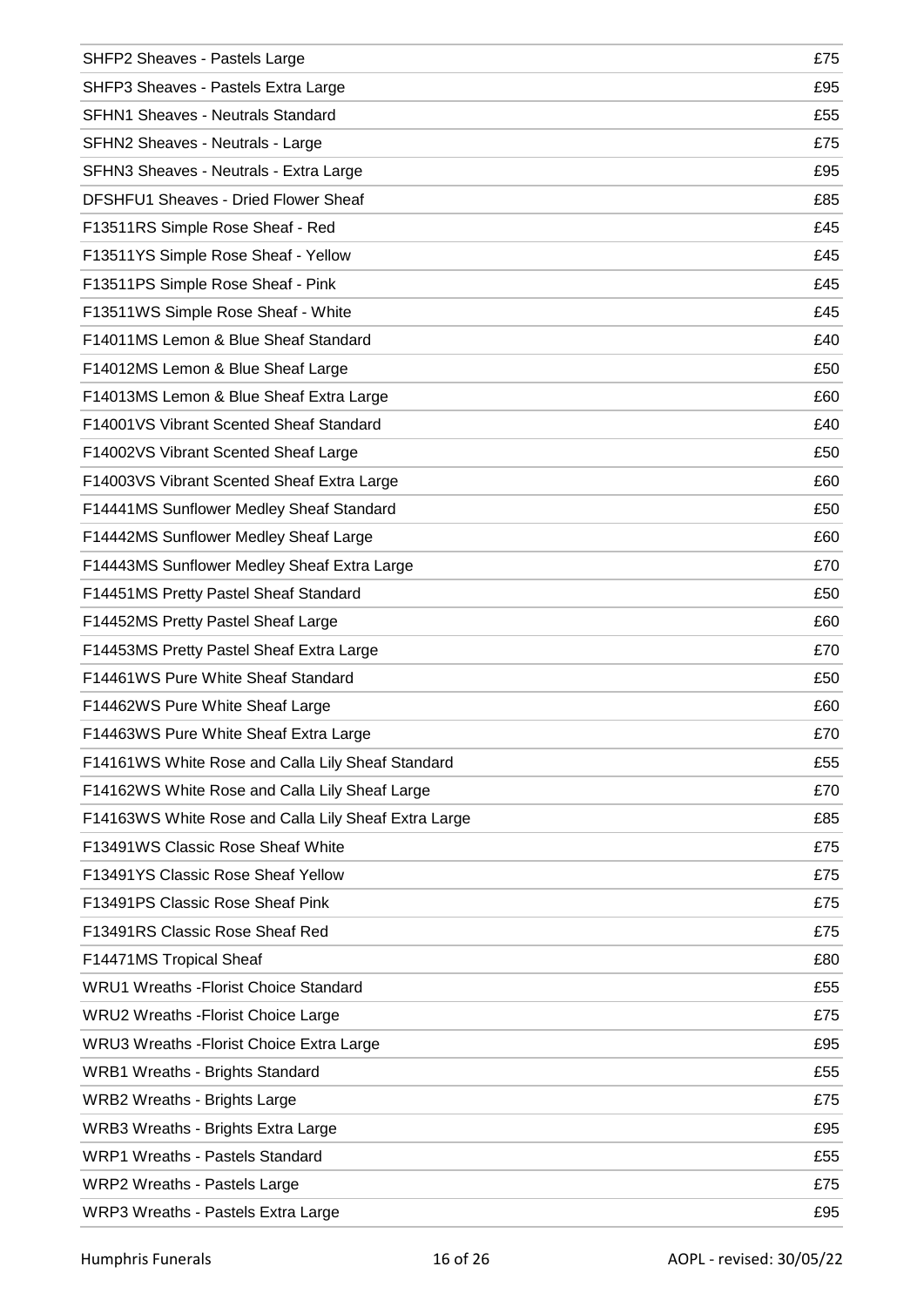| <b>WRN1 Wreaths - Naturals Standard</b>      | £55  |
|----------------------------------------------|------|
| <b>WRN2 Wreaths - Naturals Large</b>         | £75  |
| WRN3 Wreaths - Naturals Extra Large          | £95  |
| F14491MS Soft Pastel Wreath Standard         | £75  |
| F14492MS Soft Pastel Wreath Large            | £95  |
| F14493MS Soft Pastel Wreath Extra Large      | £115 |
| F14081PS Traditional Pink Wreath Standard    | £75  |
| F14082PS Traditional Pink Wreath Large       | £95  |
| F14083PS Traditional Pink Wreath Extra Large | £115 |
| F14081RS Traditional Red Wreath Standard     | £75  |
| F14082RS Traditional Red Wreath Large        | £95  |
| F14083PS Traditional Red Wreath Extra Large  | £115 |
| F14071BS Scented Blue Wreath Standard        | £55  |
| F14072BS Scented Blue Wreath Large           | £75  |
| F14073BS Scented Blue Wreath Extra Large     | £95  |
| F14071YS Scented Yellow Wreath Standard      | £55  |
| F14072YS Scented Yellow Wreath Large         | £75  |
| F14073YS Scented Yellow Wreath Extra Large   | £95  |
| F14091WS Opulent White Wreath Standard       | £90  |
| F14092WS Opulent White Wreath Large          | £120 |
| F14093WS Opulent White Wreath Extra Large    | £150 |
| F14501MS Garden Rose Wreath Standard         | £120 |
| F14502MS Garden Rose Wreath Large            | £150 |
| F14503MS Garden Rose Wreath Extra Large      | £180 |
| <b>HRTU1 Heart - Florist Choice Standard</b> | £80  |
| HRTU2 Heart - Florist Choice Large           | £100 |
| HRTU3 Heart - Florist Choice Extra Large     | £120 |
| HRTB1 Heart - Brights Standard               | £80  |
| HRTB2 Heart - Brights Large                  | £100 |
| HRTB3 Heart - Brights Extra Large            | £120 |
| HRTP1 Heart - Pastels Standard               | £80  |
| HRTP2 Heart - Pastels Large                  | £100 |
| HRTP3 Heart - Pastels Extra Large            | £120 |
| <b>HRTN1 Heart - Naturals Standard</b>       | £80  |
| HRTN2 Heart - Naturals Large                 | £100 |
| HRTN3 Heart - Naturals Extra Large           | £120 |
| F13791WS Heart Adornment                     | £50  |
| F14411MS Pastel Rose Heart                   | £135 |
| F13461RS Red Rose Heart Standard             | £80  |
| F13462RS Red Rose Heart Large                | £160 |
| F13461YS Yellow Rose Heart Standard          | £80  |
| F13462YS Yellow Rose Heart Large             | £160 |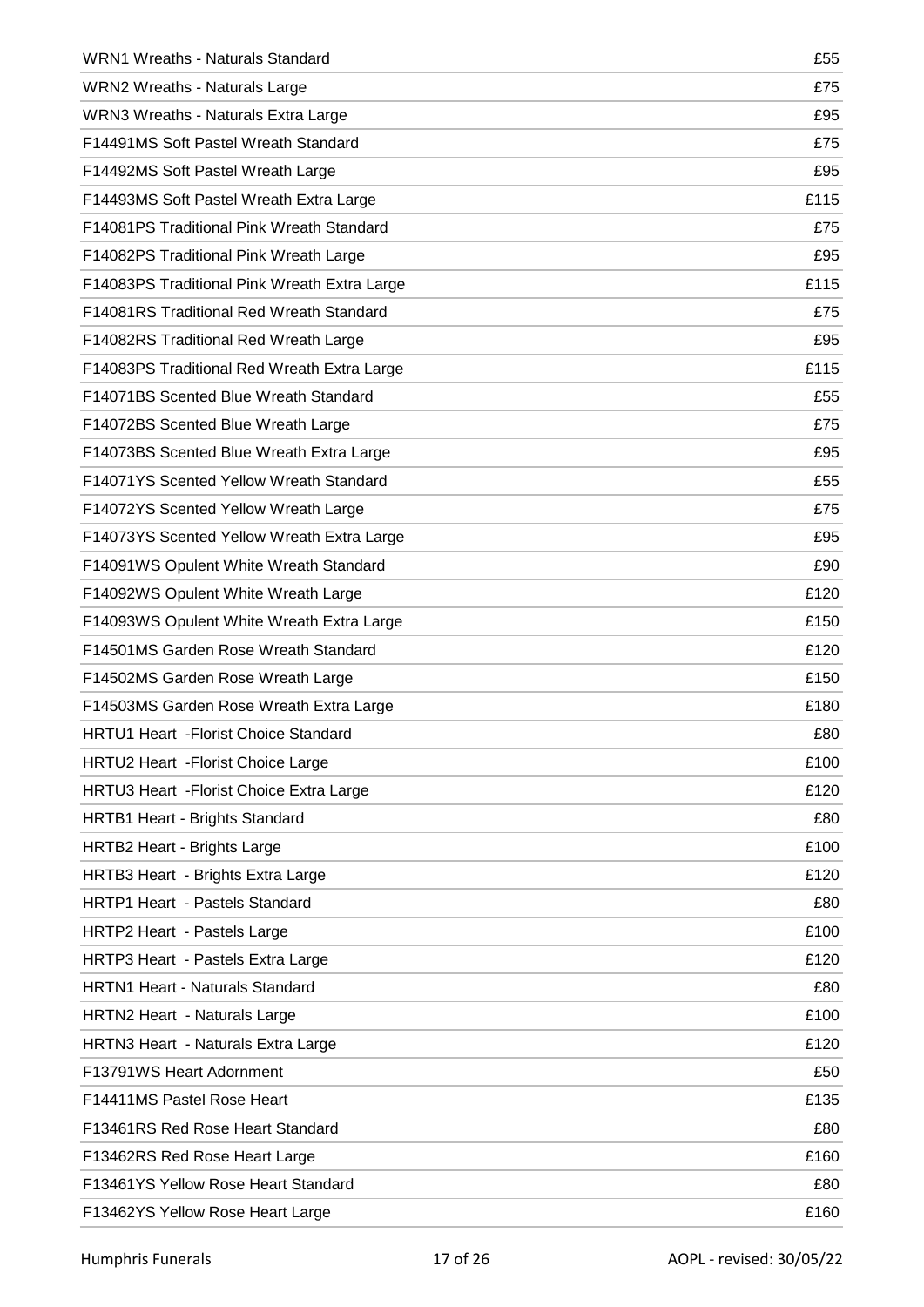| F14101MS Cerise Rose Heart                               | £135 |
|----------------------------------------------------------|------|
| F13111MS Contemporary Heart                              | £150 |
| F13131MS Deluxe Double Heart                             | £175 |
| F14511PS Cottage Garden Heart                            | £95  |
| F14521BS Lovely Lilac Heart                              | £85  |
| F14531YS Striking sunflower Heart                        | £100 |
| F13471VS Bold Brights Heart                              | £100 |
| POSU1 Posies - Florist Choice Standard                   | £50  |
| POSU2 Posies - Florist Choice Large                      | £70  |
| POSU3 Posies - Florist Choice Extra Large                | £90  |
| POSB1 Posies - Brights Standard                          | £50  |
| POSB2 Posies - Brights Large                             | £70  |
| POSB3 Posies - Brights Extra Large                       | £90  |
| POSP1 Posies - Pastels Standard                          | £50  |
| POSP2 Posies - Pastels Large                             | £70  |
| POSP3 Posies - Pastels Extra Large                       | £90  |
| POSN1 Posies - Naturals Standard                         | £50  |
| POSN2 Posies - Naturals Large                            | £70  |
| POSN3 Posies - Naturals Extra Large                      | £90  |
| F13091YS Scented Yellow Posey Standard                   | £45  |
| F13092YS Scented Yellow Posey Large                      | £55  |
| F13093YS Scented Yellow Posey Extra Large                | £65  |
| F14151WS White Natural Pillow                            | £105 |
| F13421RS Traditional Red Posy                            | £80  |
| F13421PS Traditional Pink Posy                           | £80  |
| F14431VS Bold Brights Posy Standard                      | £45  |
| F14432VS Bold Brights Posy Large                         | £55  |
| F14433VS Bold Brights Posy Extra Large                   | £65  |
| F14551VS Rose and Germini Posy                           | £90  |
| F13411PS Pink Rose and Freesia Posy Standard             | £55  |
| F13411LS Lilac / White Rose and Freesia Posy Standard    | £55  |
| F13412PS Pink Rose and Freesia Posy Large                | £75  |
| F13412LS Lilac / White Rose and Freesia Posy Large       | £75  |
| F13413PS Pink Rose and Freesia Posy Extra Large          | £95  |
| F13413LS Lilac / White Rose and Freesia Posy Extra Large | £95  |
| F13261PS Woodland Pillow                                 | £125 |
| F14421MS Pretty Pastel Posy                              | £90  |
| F14381MS White and Green Eco-Friendly Casket Tribute     | £160 |
| F14141MS Living Succulent Wreath                         | £100 |
| F14131MS Living Plant Wreath                             | £150 |
| F14121WS Eco-friendly white Calla Wreath                 | £70  |
| CKTU1 Casket Spray - Florist Choice Standard             | £150 |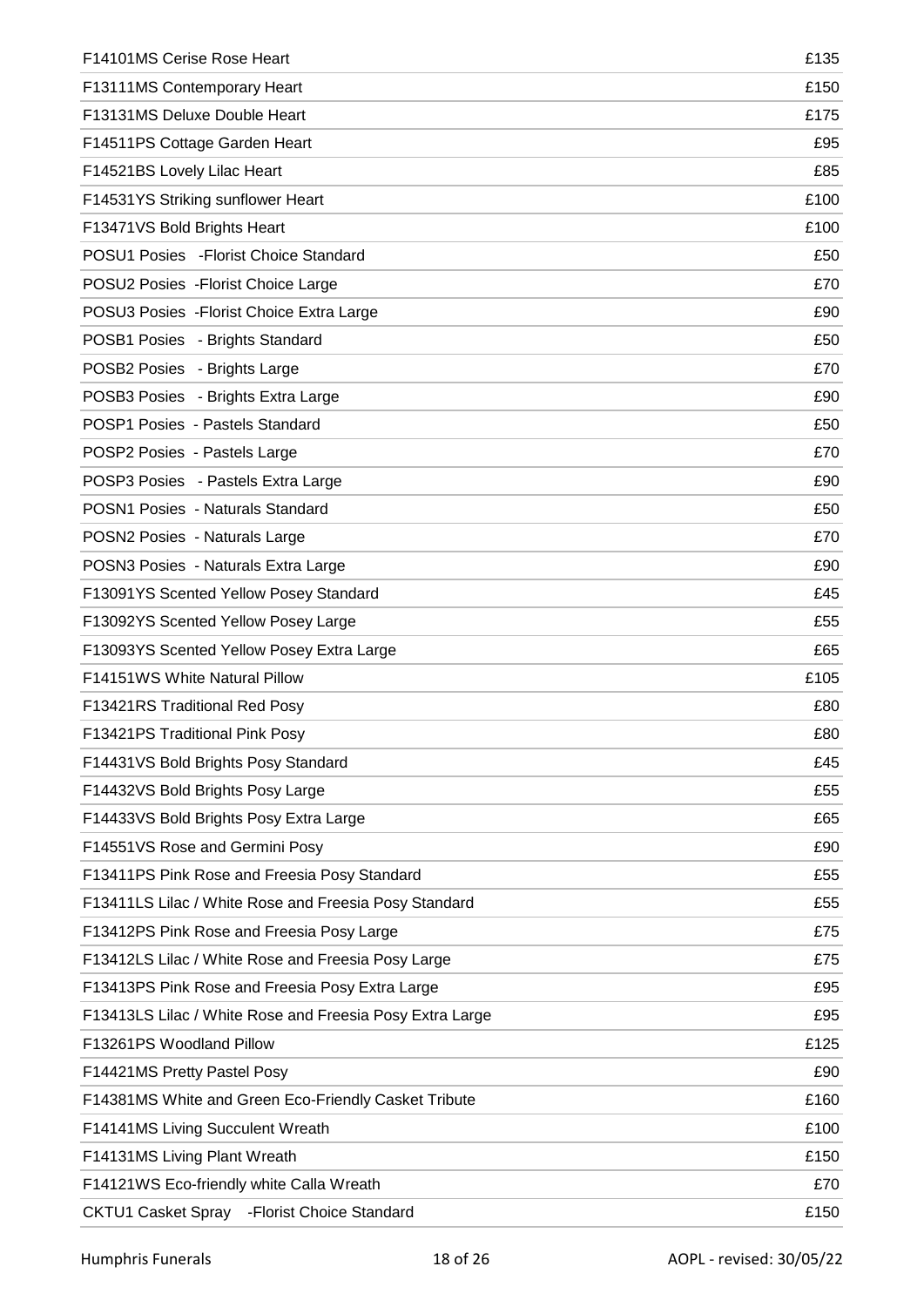| CKTU2 Casket Spray - Florist Choice Large                    | £250 |
|--------------------------------------------------------------|------|
| CKTU3 Casket Spray - Florist Choice Extra Large              | £350 |
| CKTB1 Casket Spray - Brights Standard                        | £150 |
| CKTB2 Casket Spray - Brights Large                           | £250 |
| CKTB3 Casket Spray - Brights Extra Large                     | £350 |
| CKTP1 Casket Spray - Pastels Standard                        | £150 |
| <b>CKTP2 Casket Spray - Pastels Large</b>                    | £250 |
| CKTP3 Casket Spray - Pastels Extra Large                     | £350 |
| CKTN1 Casket Spray - Naturals Standard                       | £150 |
| <b>CKTN2 Casket Spray - Naturals Large</b>                   | £250 |
| CKTN3 Casket Spray - Naturals Extra Large                    | £350 |
| F14201WS White and Green Cross Standard                      | £75  |
| F14202WS White and Green Cross Large                         | £105 |
| F14203WS White and Green Cross Extra Large                   | £135 |
| F14211MS Pastel Cross Standard                               | £75  |
| F14212MS Pastel Cross Large                                  | £105 |
| F14213MS Pastel Cross Extra Large                            | £135 |
| F14191MS Lilac and White Cross                               | £55  |
| F14221RS Red and Pink Cross Standard                         | £75  |
| F14222RS Red and Pink Cross Large                            | £105 |
| F14223RS Red and Pink Cross Extra Large                      | £135 |
| F13521YS Lily and Rose Casket Spray - Yellow Standard        | £150 |
| F13521WS Lily and Rose Casket Spray - White Standard         | £150 |
| F13521PS Lily and Rose Casket Spray - Pink Standard          | £150 |
| F13522YS Lily and Rose Casket Spray - Yellow Large           | £175 |
| F13522WS Lily and Rose Casket Spray - White Large            | £175 |
| F13522PS Lily and Rose Casket Spray - Pink Large             | £175 |
| F13523YS Lily and Rose Casket Spray - Yellow Extra Large     | £200 |
| F13523WS Lily and Rose Casket Spray - White Extra Large      | £200 |
| F13523PS Lily and Rose Casket Spray - Pink Extra Large       | £200 |
| F13601MS Rose and Eryngium Casket spray Standard             | £115 |
| F13602MS Rose and Eryngium Casket spray Large                | £170 |
| F13603MS Rose and Eryngium Casket spray Extra Large          | £235 |
| F13591RS Rose and Carnation Casket Spray - Red - Standard    | £175 |
| F13592RS Rose and Carnation Casket Spray - Red - Large       | £240 |
| F13593RS Rose and Carnation Casket Spray - Red - Extra Large | £305 |
| F13531WS Lily Casket Spray - White - Standard                | £140 |
| F13532WS Lily Casket Spray - White - Large                   | £175 |
| F13533WS Lily Casket Spray - White - Extra Large             | £210 |
| F14331MS White and Green Casket Spray - Standard             | £250 |
| F14332MS White and Green Casket Spray - Large                | £350 |
| F14333MS White and Green Casket Spray - Extra Large          | £450 |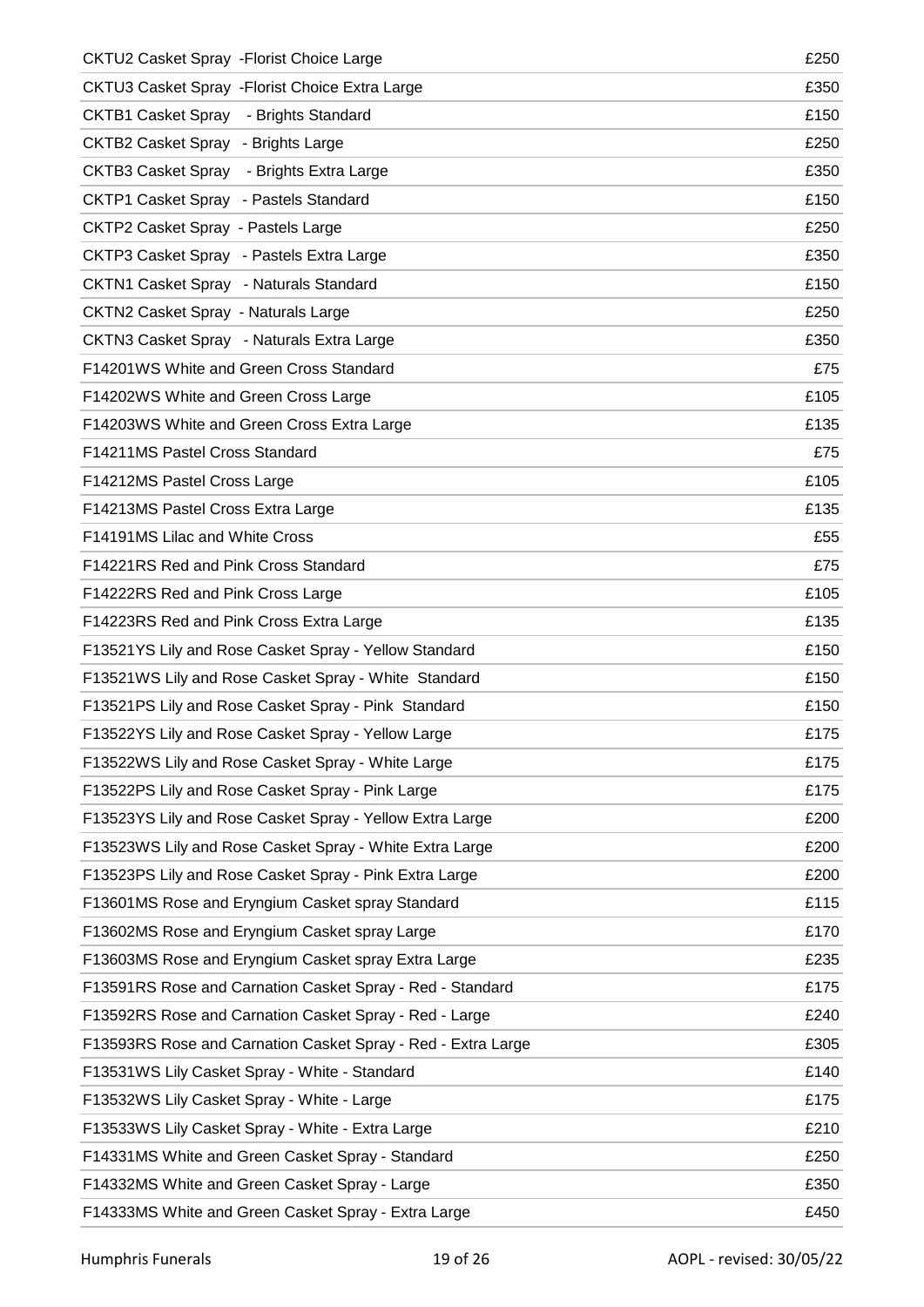| F14281VS Vibrant Casket Spray - Standard              | £125 |
|-------------------------------------------------------|------|
| F14282VS Vibrant Casket Spray - Large                 | £170 |
| F14283VS Vibrant Casket Spray - Extra Large           | £215 |
| F14291VS Tropical Casket Spray - Standard             | £130 |
| F14292VS Tropical Casket Spray - Large                | £150 |
| F14293VS Tropical Casket Spray - Extra Large          | £170 |
| F14321WS White Casket Spray - Standard                | £200 |
| F14322WS White Casket Spray - Large                   | £275 |
| F14323WS White Casket Spray - Extra Large             | £350 |
| F14662WB White Casket Spray - Large with Rose Garland | £472 |
| F14322WB White Casket Spray - Large with Garland      | £422 |
| F14251WS Petite White Casket Spray                    | £80  |
| F14251PS Petite Pink Casket Spray                     | £80  |
| F14251BS Petite Purple & White Casket Spray           | £80  |
| F14571VS Natural Vibrance Casket Spray - Standard     | £200 |
| F14572VS Natural Vibrance Casket Spray - Large        | £250 |
| F14573VS Natural Vibrance Casket Spray - Extra Large  | £300 |
| F14301BS Blue and White Casket Spray - Standard       | £120 |
| F14302BS Blue and White Casket Spray - Large          | £160 |
| F14303BS Blue and White Casket Spray - Extra Large    | £200 |
| F14561MS Sunflower Mix Casket Spray - Standard        | £150 |
| F14562MS Sunflower Mix Casket Spray - Large           | £180 |
| F14563MS Sunflower Mix Casket Spray - Extra Large     | £210 |
| F14561MB Sunflower Mix Casket Spray with Garland      | £297 |
| F14261MS Pastel Linear Spray - Standard               | £150 |
| F14262MS Pastel Linear Spray - Large                  | £185 |
| F14263MS Pastel Linear Spray - Extra Large            | £220 |
| F14341MS Flowing Casket Spray                         | £250 |
| F14231PS Pink Linear Tribute - Standard               | £85  |
| F14232PS Pink Linear Tribute - Large                  | £160 |
| F14591BS The Blue Collection                          | £224 |
| F14581MS The Pastel Collection                        | £274 |
| SARU1 Funeral Service Arrangement - Florist Choice    | £250 |
| SARB1 Funeral Service Arrangement - Brights           | £250 |
| SARP1 Funeral Service Arrangement - Pastels           | £250 |
| SARN1 Funeral Service Arrangement - Neutrals          | £250 |
| F13301VS Tribute Letter - Vibrant                     | £55  |
| F13301NS Tribute Letter - Neutral                     | £55  |
| F13301MS Tribute Letter - Pastel                      | £55  |
| F13191RS Red Tribute Letter                           | £55  |
| F13191PS Pink Tribute Letter                          | £55  |
| F13171MS Mum Tribute                                  | £180 |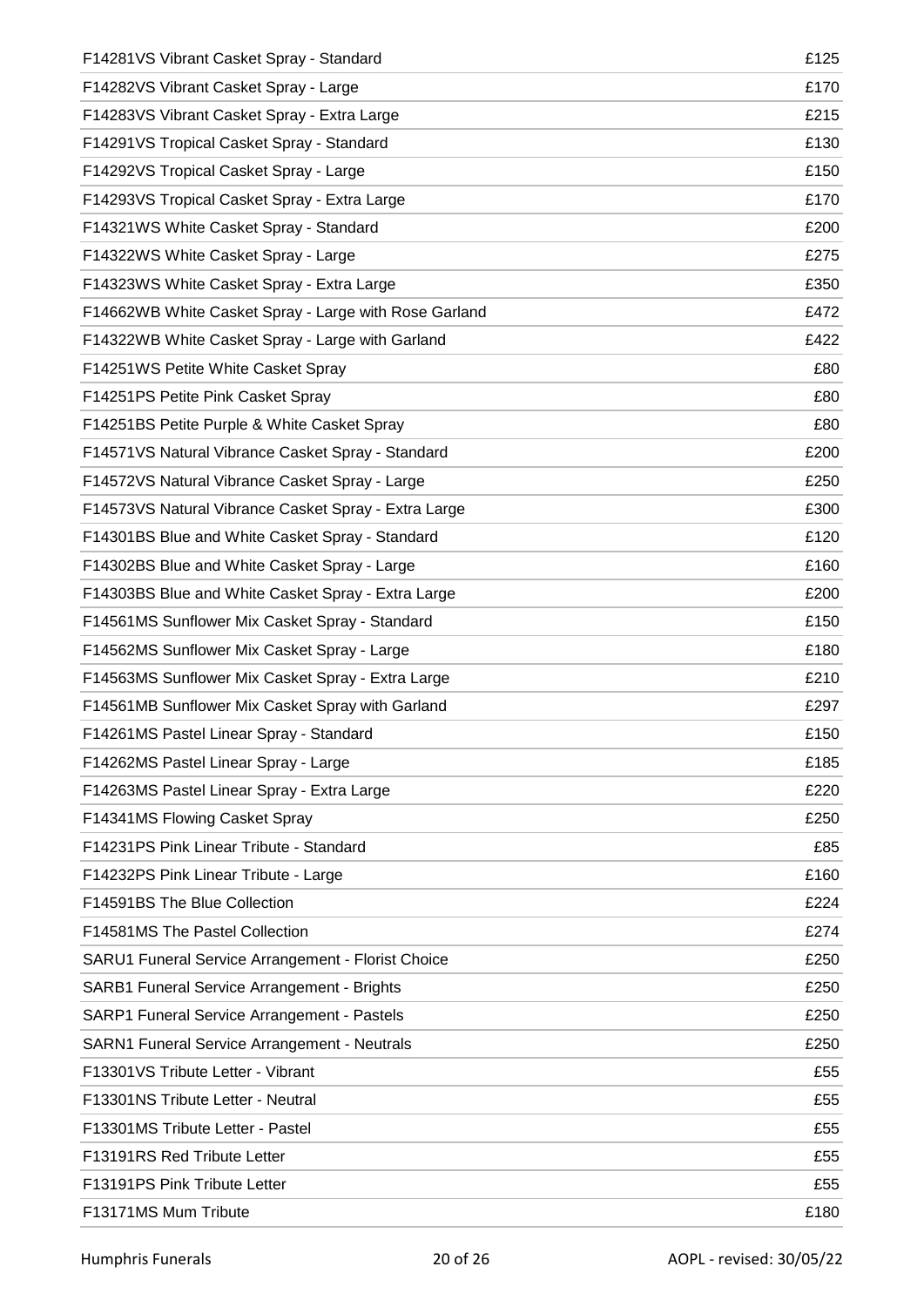| F13331MS Dad Tribute                | £180 |
|-------------------------------------|------|
| F14611YS Single Rose - Yellow       | £3   |
| F14611PS Single Rose - Pink         | £3   |
| F14611WS Single Rose - White        | £3   |
| F14611RS Single Rose - Red          | £3   |
| F14371GS Foliage Garland 18FT       | £150 |
| F14651WS Foliage Garland with Roses | £200 |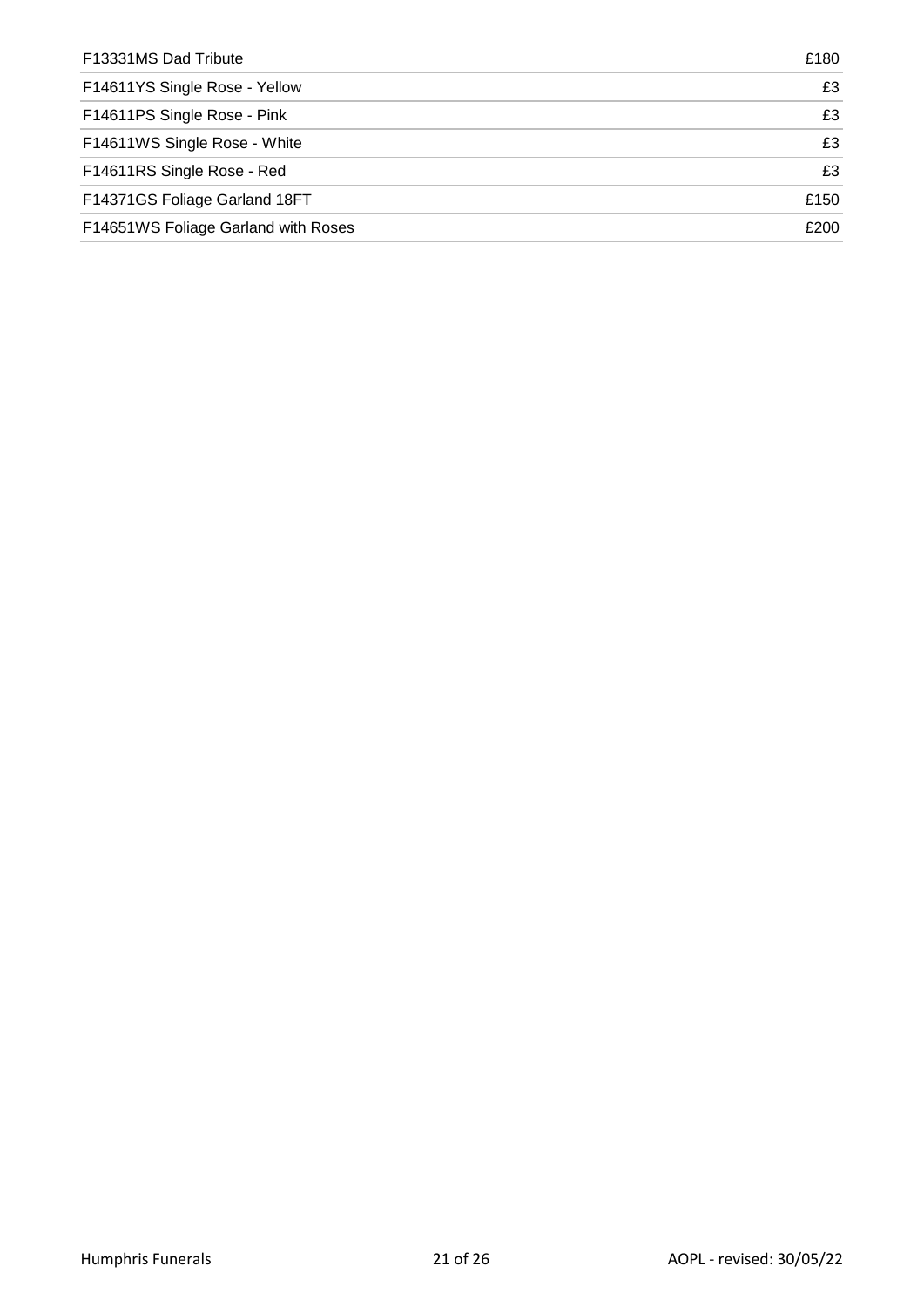# **Funeral Stationery (Just Digital Range)**

| Orders of Service - 20 copies                                                          | £87  |
|----------------------------------------------------------------------------------------|------|
| Orders of Service - 30 copies                                                          | £103 |
| Orders of Service - 40 copies                                                          | £110 |
| Orders of Service - 50 copies                                                          | £120 |
| Orders of Service - 60 copies                                                          | £130 |
| Orders of Service - 70 copies                                                          | £139 |
| Orders of Service - 80 copies                                                          | £148 |
| Orders of Service - 90 copies                                                          | £155 |
| Orders of Service - 100 copies                                                         | £160 |
| Orders of Service - 125 copies                                                         | £178 |
| Orders of Service - 150 copies                                                         | £198 |
| Orders of Service - 175 copies                                                         | £217 |
| Orders of Service - 200 copies                                                         | £236 |
| Orders of Service - 225 copies                                                         | £251 |
| Orders of Service - 250 copies                                                         | £268 |
| Orders of Service - 275 copies                                                         | £290 |
| Orders of Service - 300 copies                                                         | £312 |
| Orders of Service - 350 copies                                                         | £360 |
| Orders of Service - 400 copies                                                         | £404 |
| Orders of Service - 500 copies                                                         | £493 |
| In Memory Pins - 10 pins (when purchased with Orders of Service)                       | £20  |
| In Memory Pins - 20 pins (when purchased with Orders of Service)                       | £40  |
| In Memory Pins - 30 pins (when purchased with Orders of Service)                       | £60  |
| In Memory Pins - 40 pins (when purchased with Orders of Service)                       | £80  |
| In Memory Pins - 50 pins (when purchased with Orders of Service)                       | £100 |
| In Memory Pins - 60 pins (when purchased with Orders of Service)                       | £120 |
| In Memory Pins - 70 pins (when purchased with Orders of Service)                       | £140 |
| In Memory Pins - 80 pins (when purchased with Orders of Service)                       | £160 |
| In Memory Pins - 90 pins (when purchased with Orders of Service)                       | £180 |
| In Memory Pins - 100 pins (when purchased with Orders of Service)                      | £200 |
| In Memory Pins - 100+ pins (price per 20 pins) (when purchased with Orders of Service) | £20  |
| In Memory Pins - 10 pins (when purchased on their own)                                 | £25  |
| In Memory Pins - 20 pins (when purchased on their own)                                 | £50  |
| In Memory Pins - 30 pins (when purchased on their own)                                 | £75  |
| In Memory Pins - 40 pins (when purchased on their own)                                 | £100 |
| In Memory Pins - 50 pins (when purchased on their own)                                 | £125 |
| In Memory Pins - 60 pins (when purchased on their own)                                 | £150 |
| In Memory Pins - 70 pins (when purchased on their own)                                 | £175 |
| In Memory Pins - 80 pins (when purchased on their own)                                 | £200 |
| In Memory Pins - 90 pins (when purchased on their own)                                 | £225 |
| In Memory Pins - 100 pins (when purchased on their own)                                | £250 |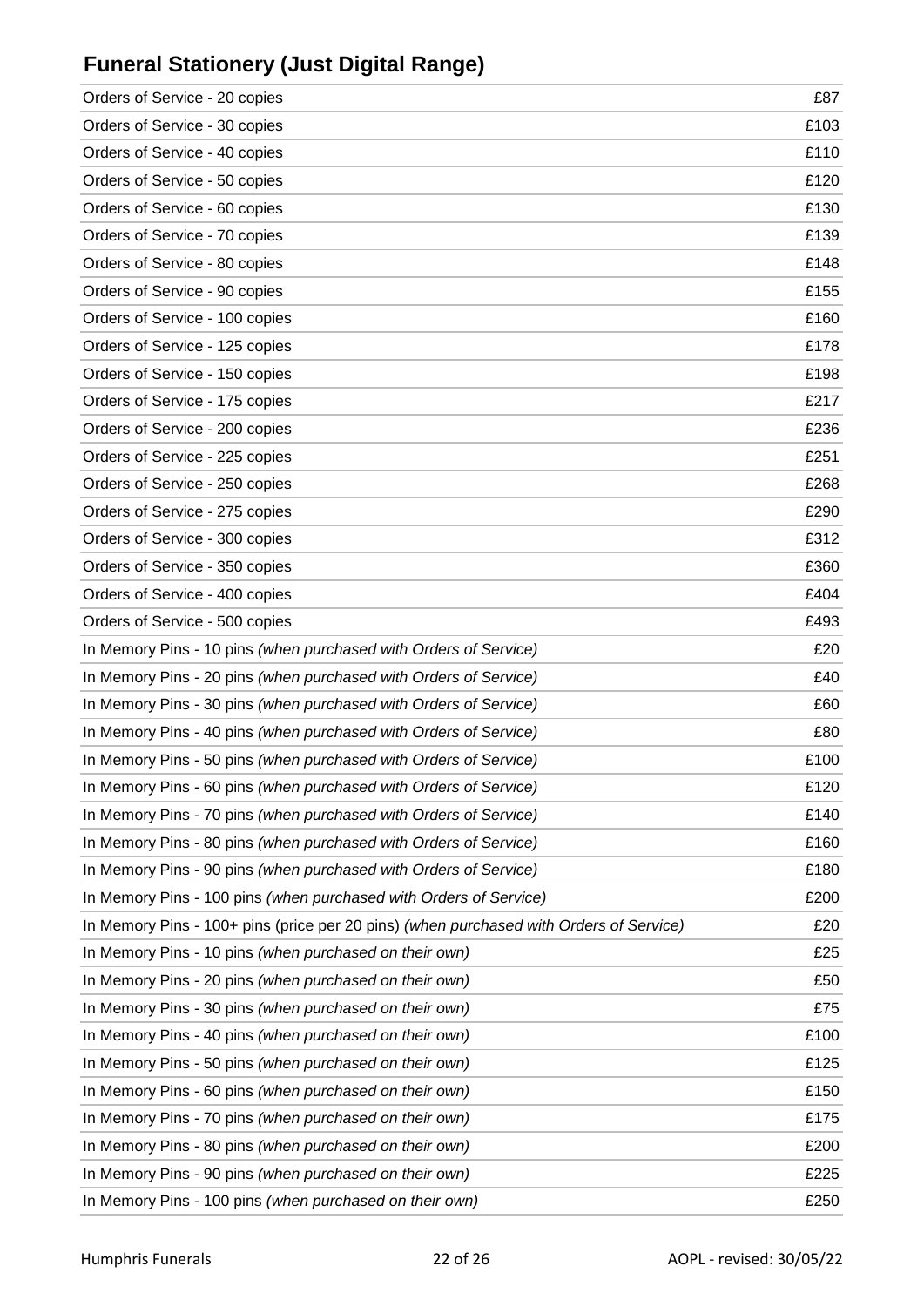| In Memory Pins - 100+ pins (price per 20 pins) (when purchased on their own)             | £25   |
|------------------------------------------------------------------------------------------|-------|
| In Memory Seeds - 10 packets (when purchased with Orders of Service)                     | £20   |
| In Memory Seeds - 20 packets (when purchased with Orders of Service)                     | £40   |
| In Memory Seeds - 30 packets (when purchased with Orders of Service)                     | £60   |
| In Memory Seeds - 40 packets (when purchased with Orders of Service)                     | £80   |
| In Memory Seeds - 50 packets (when purchased with Orders of Service)                     | £100  |
| In Memory Seeds - 60 packets (when purchased with Orders of Service)                     | £120  |
| In Memory Seeds - 70 packets (when purchased with Orders of Service)                     | £140  |
| In Memory Seeds - 80 packets (when purchased with Orders of Service)                     | £160  |
| In Memory Seeds - 90 packets (when purchased with Orders of Service)                     | £180  |
| In Memory Seeds - 100 packets (when purchased with Orders of Service)                    | £200  |
| In Memory Seeds - 100+ packets (price per 20 pkts) (if purchased with Orders of Service) | £20   |
| In Memory Seeds - 10 packets (when purchased on their own)                               | £25   |
| In Memory Seeds - 20 packets (when purchased on their own)                               | £50   |
| In Memory Seeds - 30 packets (when purchased on their own)                               | £75   |
| In Memory Seeds - 40 packets (when purchased on their own)                               | £100  |
| In Memory Seeds - 50 packets (when purchased on their own)                               | £125  |
| In Memory Seeds - 60 packets (when purchased on their own)                               | £150  |
| In Memory Seeds - 70 packets (when purchased on their own)                               | £175  |
| In Memory Seeds - 80 packets (when purchased on their own)                               | £200  |
| In Memory Seeds - 90 packets (when purchased on their own)                               | £225  |
| In Memory Seeds - 100 packets (when purchased on their own)                              | £250  |
| In Memory Seeds - 100+ packets (price per 20 packets) (when purchased on their own)      | £25   |
| Book of Condolence - A5 Small (when purchased with Orders of Service)                    | £30   |
| Book of Condolence - A4 Large (when purchased with Orders of Service)                    | £40   |
| Book of Condolence - A5 Small (when purchased on its own)                                | £38   |
| Book of Condolence - A4 Large (when purchased on its own)                                | £50   |
| Canvas Photo Print - Small                                                               | £40   |
| Canvas Photo Print - Medium                                                              | £55   |
| Canvas Photo Print - Large (A4)                                                          | £75   |
| Attendance Cards - 20 cards                                                              | £52   |
| Attendance Cards - 30 cards                                                              | £57   |
| Attendance Cards - 40 cards                                                              | £62   |
| Attendance Cards - 50 cards                                                              | £67   |
| Attendance Cards - 60 cards                                                              | £72   |
| Attendance Cards - 70 cards                                                              | £77   |
| Attendance Cards - 80 cards                                                              | £82   |
| Attendance Cards - 90 cards                                                              | £87   |
| Attendance Cards - 100 cards                                                             | £92   |
| Attendance Cards - 100+ cards (price per 25 cards)                                       | £8    |
| Keepsake Cards (each)                                                                    | £2.50 |
| Bookmarks (each)                                                                         | £2.50 |
| Memorial Cards (each)                                                                    | £2.50 |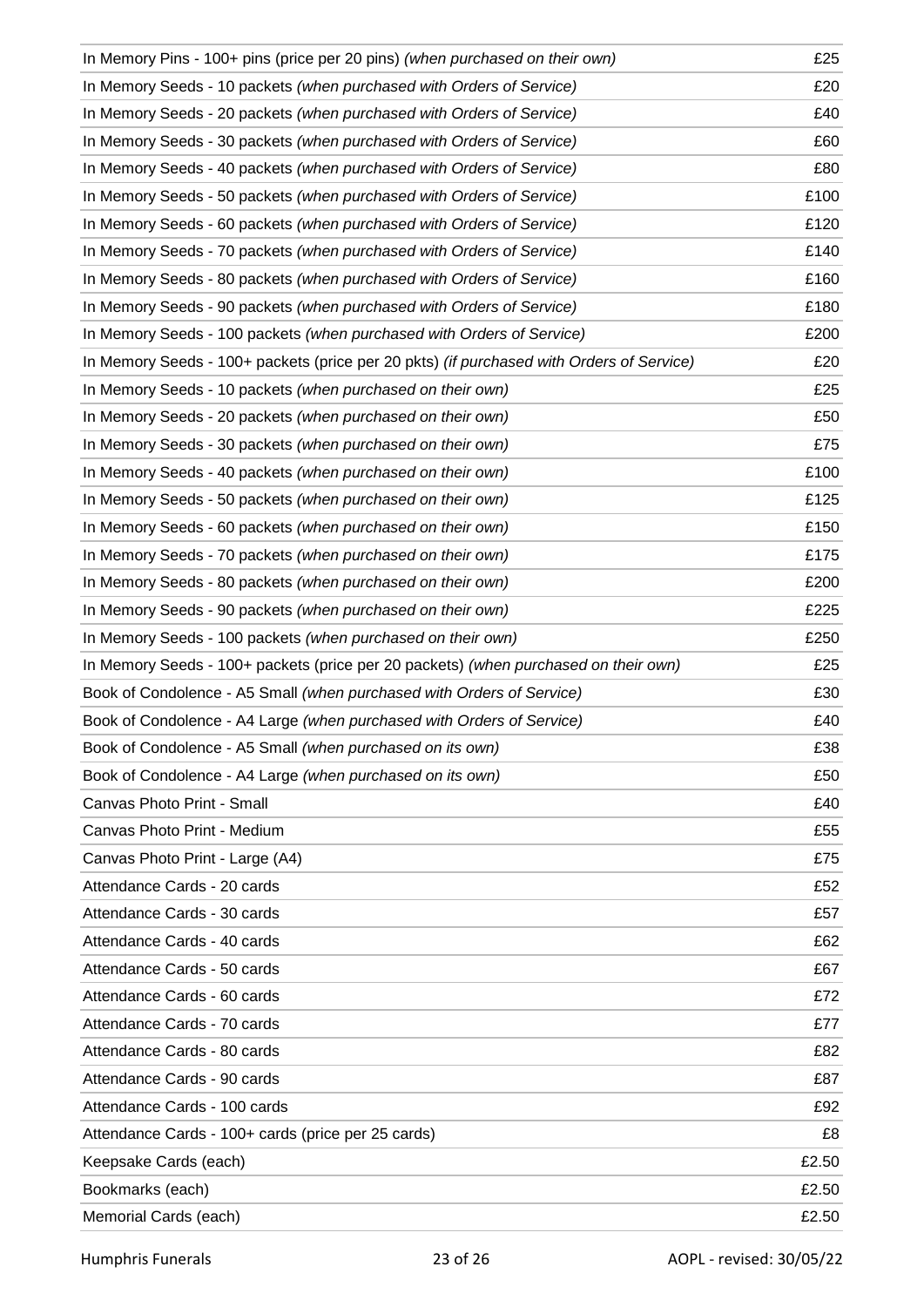# **Memorial Masonry (Funeral Partners' Range)**

| FPLH1 Ogee Top Black Polished Granite Headstone 2'6" 2'0" 1'0"                          | £950      |
|-----------------------------------------------------------------------------------------|-----------|
| FPLH1 Ogee Top Black Polished Granite Headstone 3' 2'6" 1'0"                            | £1,090    |
| FPLH2 1/2 Ogee Top Black Polished Granite Headstone 2'6" 2'0" 1'0"                      | £1,270    |
| FPLH2 1/2 Ogee Top Black Polished Granite Headstone 3' 2'6" 1'0"                        | £1,415    |
| FPLH3 Gothic Top Rustic Balmoral Red Polished Granite Headstone 2'6" 2'0" 1'0"          | £1,395    |
| FPLH3 Gothic Top Rustic Balmoral Red Polished Granite Headstone 3' 2'6" 1'0"            | £1,490    |
| FPLH4 Round Top Ogee Shoulders Tropical Green Polished Granite Headstone 2'6" 2'0" 1'0" | £1,230    |
| FPLH4 Round Top Ogee Shoulders Tropical Green Polished Granite Headstone 3' 2'6" 1'0"   | £1,400    |
| FPLH5 Square Top Black Polished Granite Headstone 2'6" 2'0" 1'0"                        | £1,000    |
| FPLH5 Square Top Black Polished Granite Headstone 3' 2'6" 1'0"                          | £1,150    |
| FPLH6 Ogee Top with rounded shoulders Ruby Red Polished Granite 2'6" 2'0" 1'0"          | £1,135    |
| FPLH6 Ogee Top with rounded shoulders Ruby Red Polished Granite 3' 2'6" 1'0"            | £1,285    |
| FPLH7 Heart Top Black Polished Granite Headstone with carved roses 2'6" 2'0" 1'0"       | £1,450    |
| FPLH7 Heart Top Black Polished Granite Headstone with carved roses 3' 2'6" 1'0"         | £1,575    |
| FPLH8 Double Heart Black Polished Granite Headstone 19" 2'6" 1'0"                       | £1,275    |
| FPLH9 Book with Chord & Tassel Blue Pearl Polished Granite 2' 2' 3"                     | £1,675    |
| FPLH10 Ogee Top with roses and book design Dark Grey polished Granite 2'6" 2'0" 1'0"    | £1,265    |
| FPLH10 Ogee Top with roses and book design Dark Grey polished Granite 3' 2'6" 1'0"      | £1,415    |
| FPLH11 Peon Top with moulded edges Sandstone Headstone 2'6" 2'0" 1'0"                   | £1,125    |
| FPLH11 Peon Top with moulded edges Sandstone Headstone 3' 2'6" 1'0"                     | £1,275    |
| FPLH12 Round Top Rustic Edged Dark Grey Polished Granite Headstone 2'6" 2'0" 1'0"       | £1,450    |
| FPLH12 Round Top Rustic Edged Dark Grey Polished Granite Headstone 3' 2'6" 1'0"         | £1,515    |
| FPLH13 Square Top Marble Headstone with deep carvings 2'6" 2'0" 1'0"                    | £1,300    |
| FPLH13 Square Top Marble Headstone with deep carvings 3' 2'6" 1'0"                      | £1,450    |
| FPLK1 Marble Kerbset 3' 6'6" 2'6"                                                       | £2,925    |
| FPLK2 Black Polished Granite Kerbset (optional vase) 3' 6'6" 2'6"                       | £2,450    |
| FPLK3 Book and Kerbset Lunar Grey Polished Granite 2'6" 6'6" 2'6"                       | £2,800    |
| FPLK4 Heastone and Cross Shaped Ledger (3") Black Polished Granite 3' 6'6" 2'6"         | £3,150    |
| FPLK5 Marble Pathway & Steps Headstone/Kerb set Black Granite/Marble 3' 6'6" 2'6"       | £3,400    |
| FPLK6 Heart Top Headstone and Kerbset / Coverslab 3' 6'6" 2'6"                          | £4,075    |
| FPLCR1 Tablet Dark Grey Polished Granite 2" 1'3" 1'0"                                   | £375      |
| FPLCR1 Tablet Dark Grey Polished Granite 2" 1'6" 1'0                                    | £425      |
| FPLCR2 Carved Book Desktop Tablet Black Polished Granite 4"/2" 1'6" 1'6"                | £795      |
| FPLCR3 Desktop Tablet with Book Design Dark Grey Polished Granite 4"/2" 1'6" 1'6"       | £695      |
| FPLCR4 Cremation Headstone Coral Green Polished Granite 1'2" 2" 9"                      | £775      |
| FPLCR5 Square Vase Ruby Red Polished Granite 7" 7" 7"                                   | £230      |
| FPLCR5 Square Vase Ruby Red Polished Granite 9" 9" 9"                                   | £250      |
| FPLCR6 Spun Vase Black Polished Granite (cannot be inscribed) approx. 10"               | £480      |
| Etched Designs, incl VAT                                                                | from £450 |
| Ceramic photo plaques incl VAT                                                          | from £250 |
| Sandblast designs incl VAT                                                              | from £95  |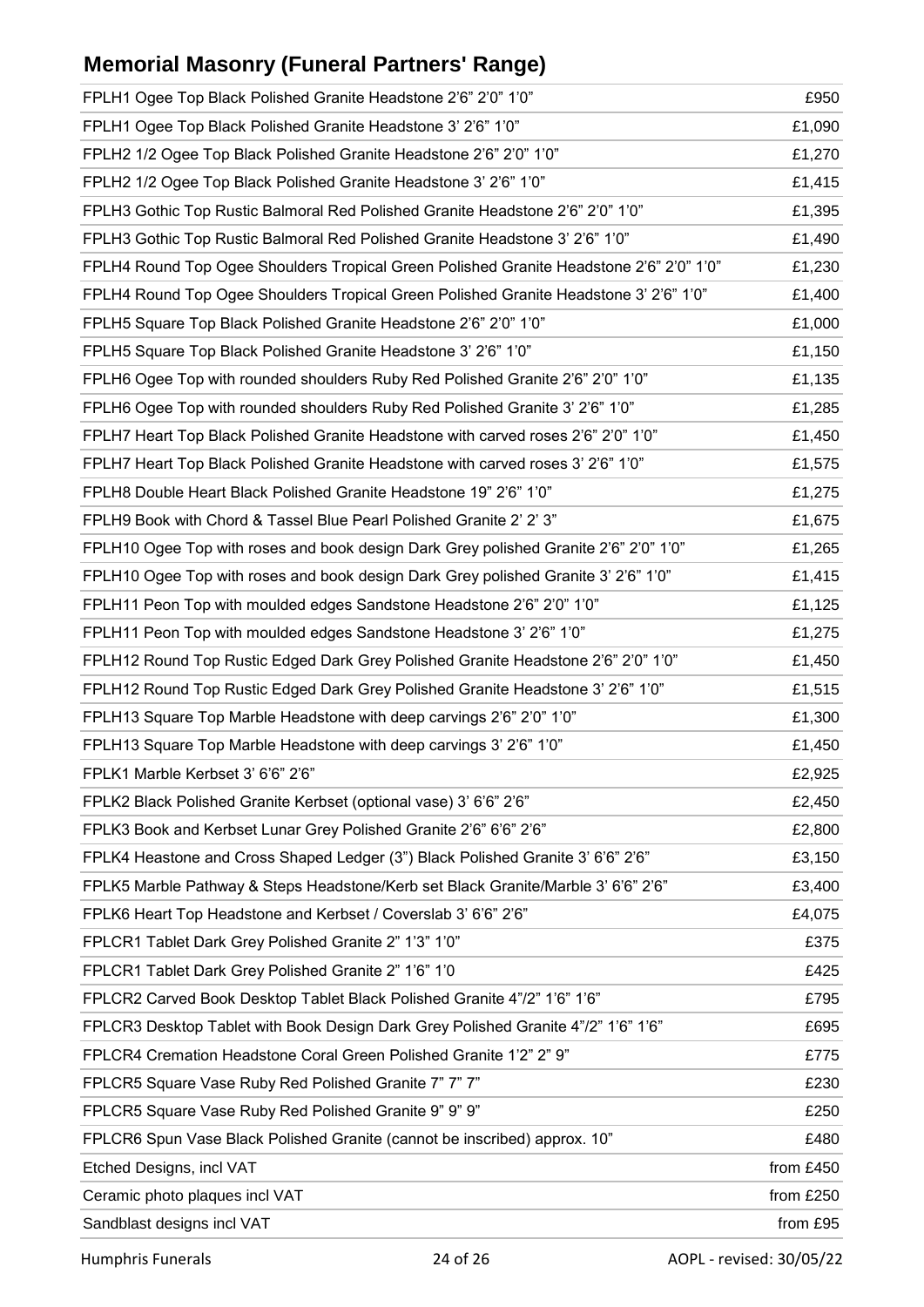| Additional Lettering - Sandblast and Painted (price per letter) | £2.50 |
|-----------------------------------------------------------------|-------|
| Additional Lettering - Sandblast and Gilded (price per letter)  | £2.90 |
| Additional Lettering - Handcut and Painted (prive per letter)   | £3.85 |
| Additional Lettering - Handcut and Gilded (price per letter)    | £5.00 |
| Repaint Lettering (price per letter)                            | £1.75 |
| Regild Lettering (price per letter)                             | £1.95 |
| Headstone - Remove and Refix up to 3'0                          | £325  |
| Kerb set - Remove and Refix                                     | £750  |
| Tablet - Remove and Refix                                       | £150  |
| Memorial Cleaning (Granite) - Headstone up to 3'                | £110  |
| Memorial Cleaning (Granite) - Kerb set                          | £210  |
| Memorial Cleaning (Granite) - Tablet                            | £30   |
| Memorial Cleaning (Granite) - Vase                              | £50   |